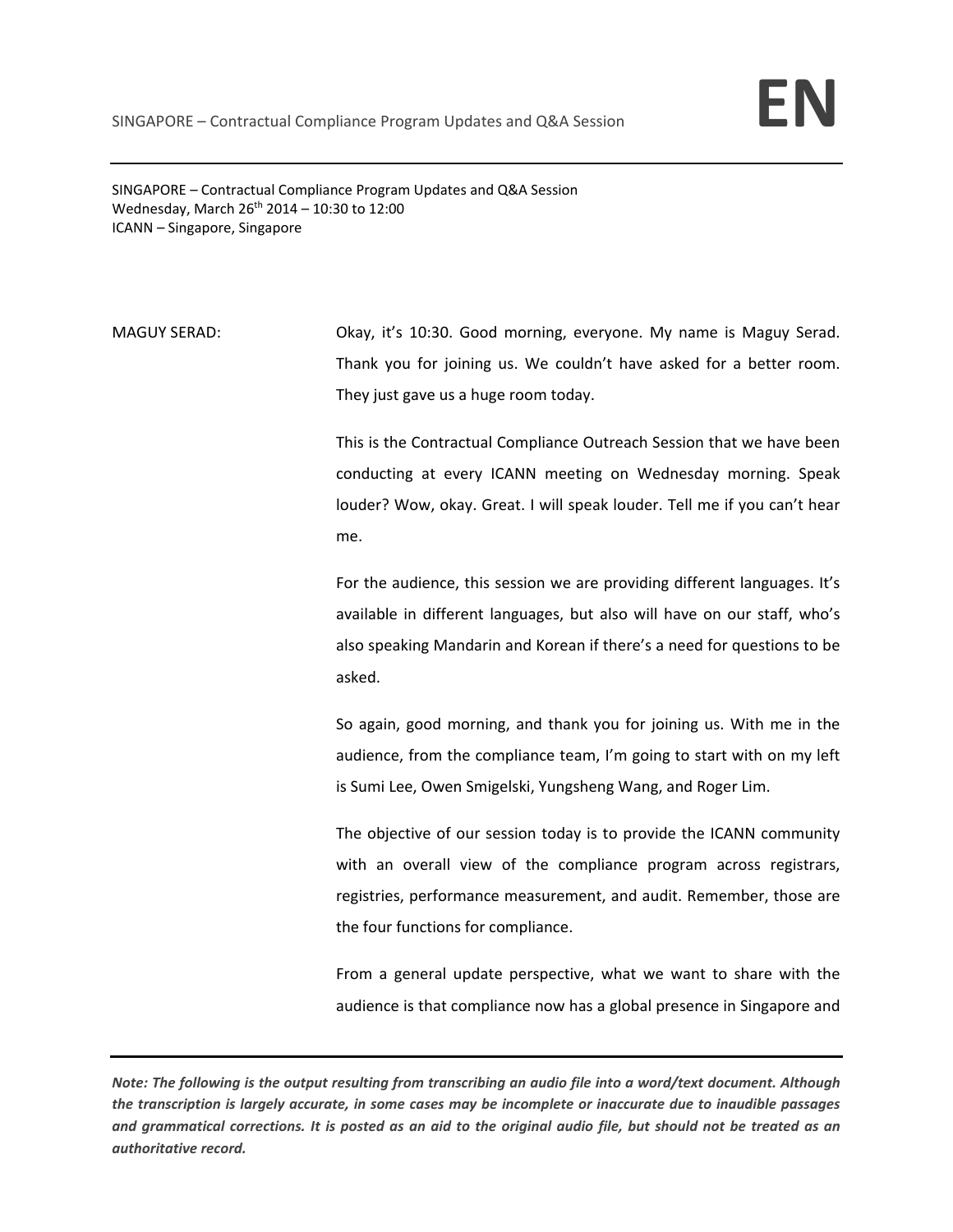in Turkey. With LA, Singapore and Turkey, we are able to cover compliance activities in the three main hubs, and this allows to be really at work six days a week, 24 hours a day.

Since the last ICANN meeting, we have been successful in completing the 2013 RAA, and the New Registry Agreement Readiness Plan that we have committed to the community.

What that means, if you've been on the ICANN.org website, we have completed all that web forms that will allow the community to report a non‐compliance or a perceived non‐compliance issue to the compliance team.

We have also built and put on the website all the Learn Mores. Learn More also refers to Frequently Asked Questions. We have standardized and built all the required templates from communication templates, correspondence – everything – to be able to respond consistently and efficiently and effectively across the globe to any compliance need. And of course, we have completed the compliance staff training in the registrar and registry space.

The audit program that we communicated a year ago is a three‐year audit program to baseline the current environment. So the scope of the audit program for year two is the same as year one, and will also be the same as year three in order for us to baseline the current environment.

So year two is now in the remediation phase. What that means is that the audit phase has been completed. The registrars and registries that were in the sample for this year two have submitted all the required documentation and information and now they compliance team has

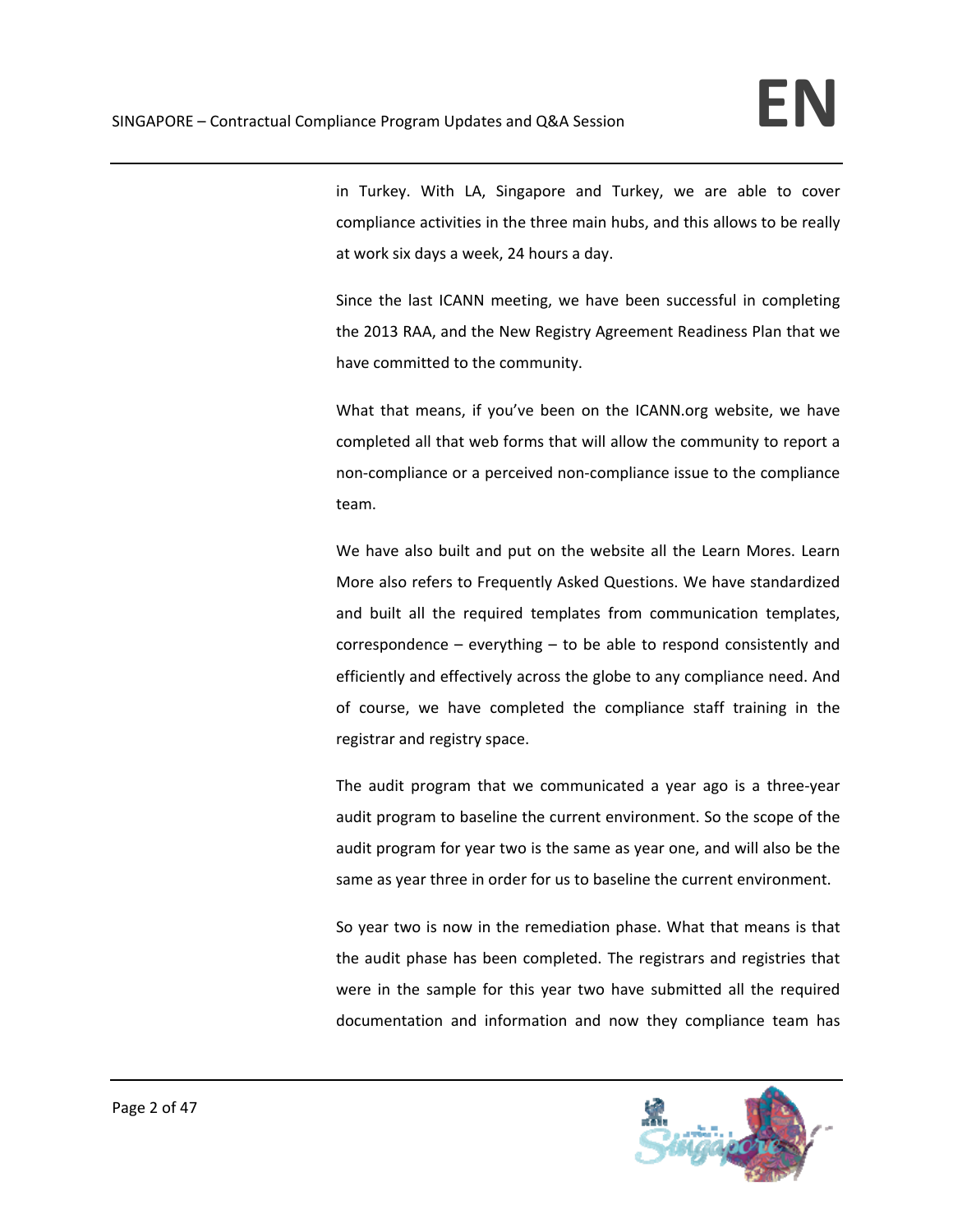completed the review of these documentations. And what we have done, we have initiated the reports back to the contracted parties to let them know what areas need to be remediated, or to let them know that they have completed the audit for year two. So we are now in the remediation phase.

Now everybody's been asking, "What about the new registry agreement?" Yes, they too will be audited eventually. What we are working on now, as you see in the last bullet, the team – our risk and audit manager – is leading the effort to complete an audit plan detailing which provisions and which areas need to be addressed, and how we're going to address it.

By ICANN 50, we will communicate at the ICANN 50 during the outreach session. We will provide you with details on not only the registry audit plan, but also an update and the results and the outcome of the audit program year two.

What I want to be clear on is that, as we are building this new registry audit plan before we present it to the community, the compliance team will conduct outreach sessions with the contracted parties. That is a very important step, so when we come back the community, we are aligned and everybody is clear on what we're going to do. So we get the contracted parties' input into the plan. We address their concerns and questions, and then we present it to the community so everybody's on the same page.

In the previous slide, I shared with you how the compliance team has completed the efforts for the 2013 RAA Readiness and the New Registry Agreement. This slide is important. I know sometimes people say, "Well,

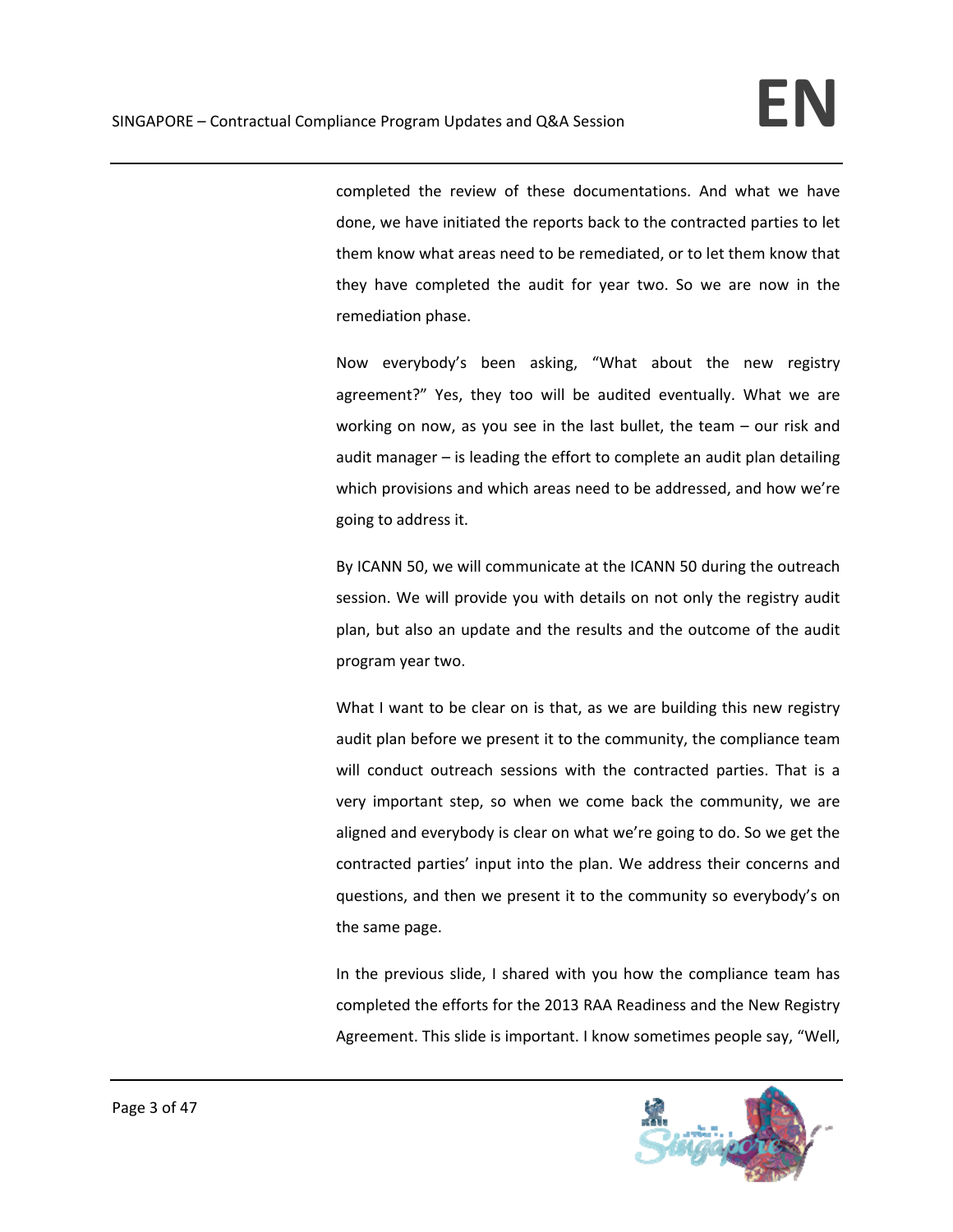why do you always report volume?" Well, volume can tell a good story. The story in the Learn More webpage views  $-$  look at the web page views we've had since we have added information.

What does that translate to? Forget it's 25,000. What that means is that we are trying to build a way where the community can come to the compliance webpage and learn what is the issue at hand. In the past, what we've found out is that some complaints we being filed without a true understanding of where, what and how. Through this, we have been able to filter and address complaints more efficiently and effectively because the ICANN community is more informed as they are filing the complaints with us.

On the bottom of this slide, not to diminish the importance of it, but it's also another webpage view hits that we monitor. If you guys remember a few meetings back when Fadi announced that part of increasing our transparency is to increase our reporting and the metrics, the ICANN community , through MyICANN.org has access to all the metrics at a statistical level for compliance. These are the metrics that we use to view the trending to report back to you as a community. We do have operational metrics and we do have registrar and registry specific metrics, but those are kept for us to be able to work ad collaborate with the contacted parties and address those issues.

Year two audit program timeline, I've added this slide in here. This is the consistent process that was used for year one. It will be used in year two and in year three. So again, transparency, consistency, the next phase ICANN 50 is the reporting and publishing of the year two audit program.

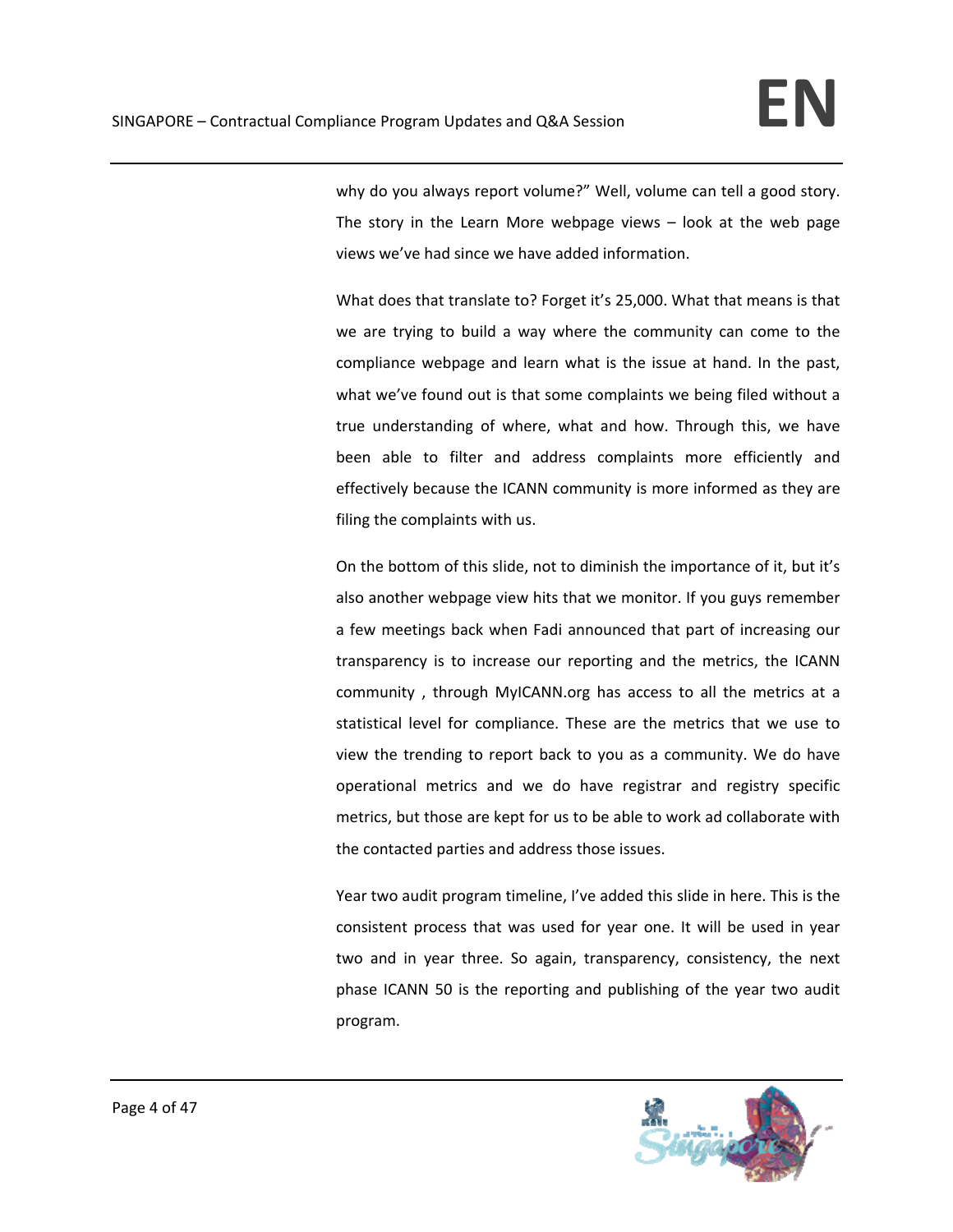On the bottom of the screen, I would like to remind everyone in the audience how we continually follow the same process. So if you are a newcomer and this is your first time listening to compliance, the process that we built together starting in Dakar is the process that we are continually using. We continue to improve on the process by all means, but the foundation is the same.

We always have what we call the 1-2-3 Step. What that means is this is an opportunity for compliance to work with the contracted parties directly and address any non‐compliance issues. It is directly between compliance and the contracted parties. It gives us the opportunity to address any issues and concerns because not every complaint we receive is a non‐compliance or is a breach of a contract. We allow this collaboration to address and resolve.

Now, if by the third notice, even in the audit plan that doesn't happen, then there is a breach notice that is issued and published on the ICANN website. Through the breach notice, the community has access to the level of the timeline and effort that took place in 1‐2‐3 so the community, again, knows about it. So again, the 1‐2‐3 and the breach process is the same through the audit and any compliance areas we work with.

This slide is to give you an idea what was the scope for year two; the sample size and the number of impacted contracted parties across the ICANN community.

Now we're going to get to what we call the scorecard. The scorecard is another way of also transparency; transparency to the community, not necessarily on the volume, guys. It's more importantly on how are we

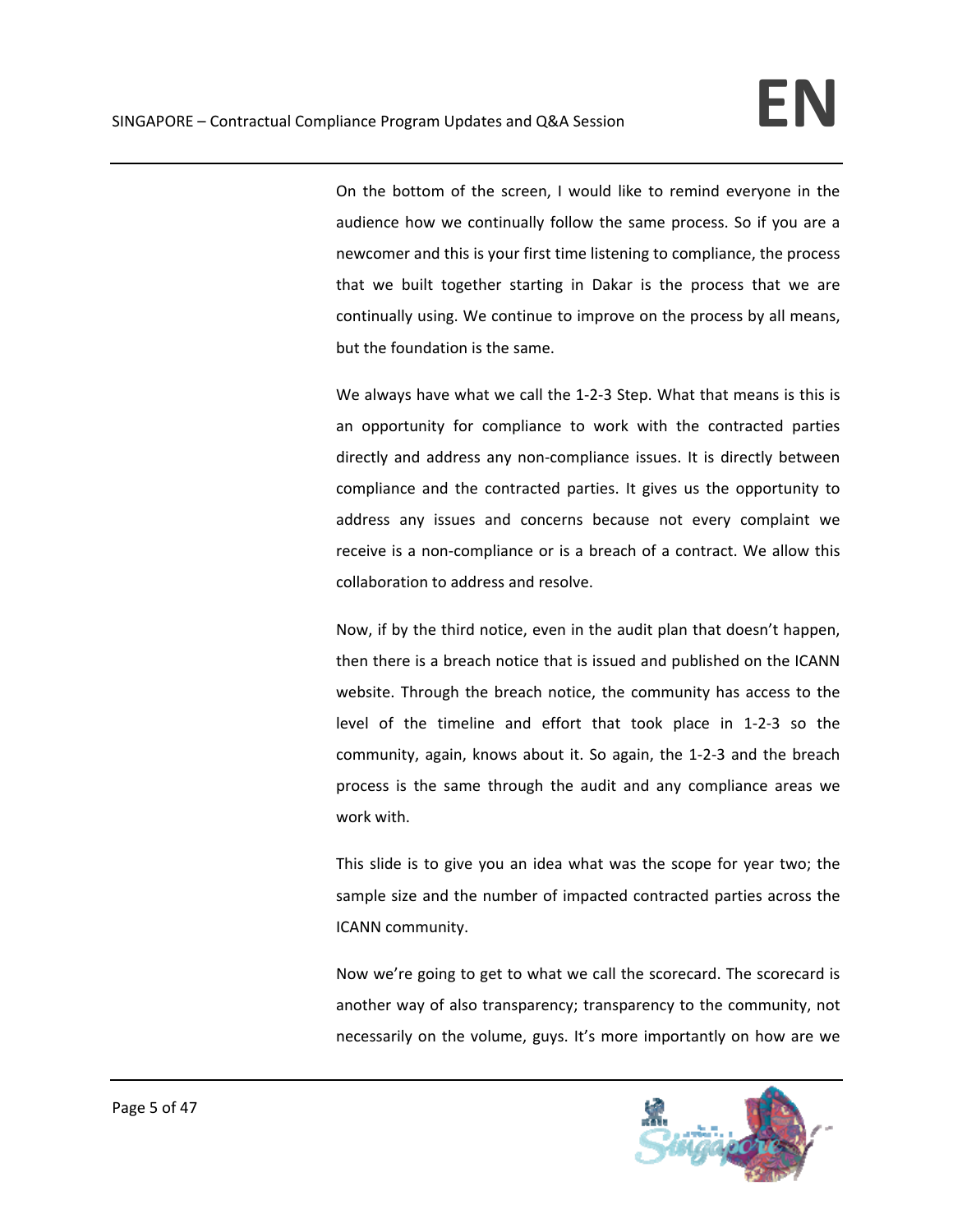working towards continually improving our non-compliance, and also our turnaround and response to address the community complaints.

On the right slide, of course, it's like a checkbook. We have the total complaints received, and this is only reflective of November through February. March is not finished yet, and usually it takes us about five days to compile the data. But we will report those in our monthly updates.

So in the past few months since the last ICANN meeting, we let the community know the number of complaints received by contracted parties. But most importantly, if you focus on the first, second and third notice, our goal, once we stabilize and continue our effort and growth with the new registry agreements and the 2013 RAA stabilization, our goal ultimately, by partnering with the DNS engagement team is to hopefully not even reach a third notice, right? So we should, by proactively addressing some of the areas of concern, we eliminate a lot of those complaints. But for now, you can see this gives you a full view of the compliance process and the metrics around it.

On the left slide, we let the community know what is the average turnaround time by the contracted parties and also by the compliance team.

With this, I'm going to turn over the mic to Owen. Owen's going to be sharing with you 2013 RAA discussions and clarifications. We understand the audience is mixed, so it's not only focused on contracted parties. We're going to be addressing those topics as it relates to all of us ICANN community.

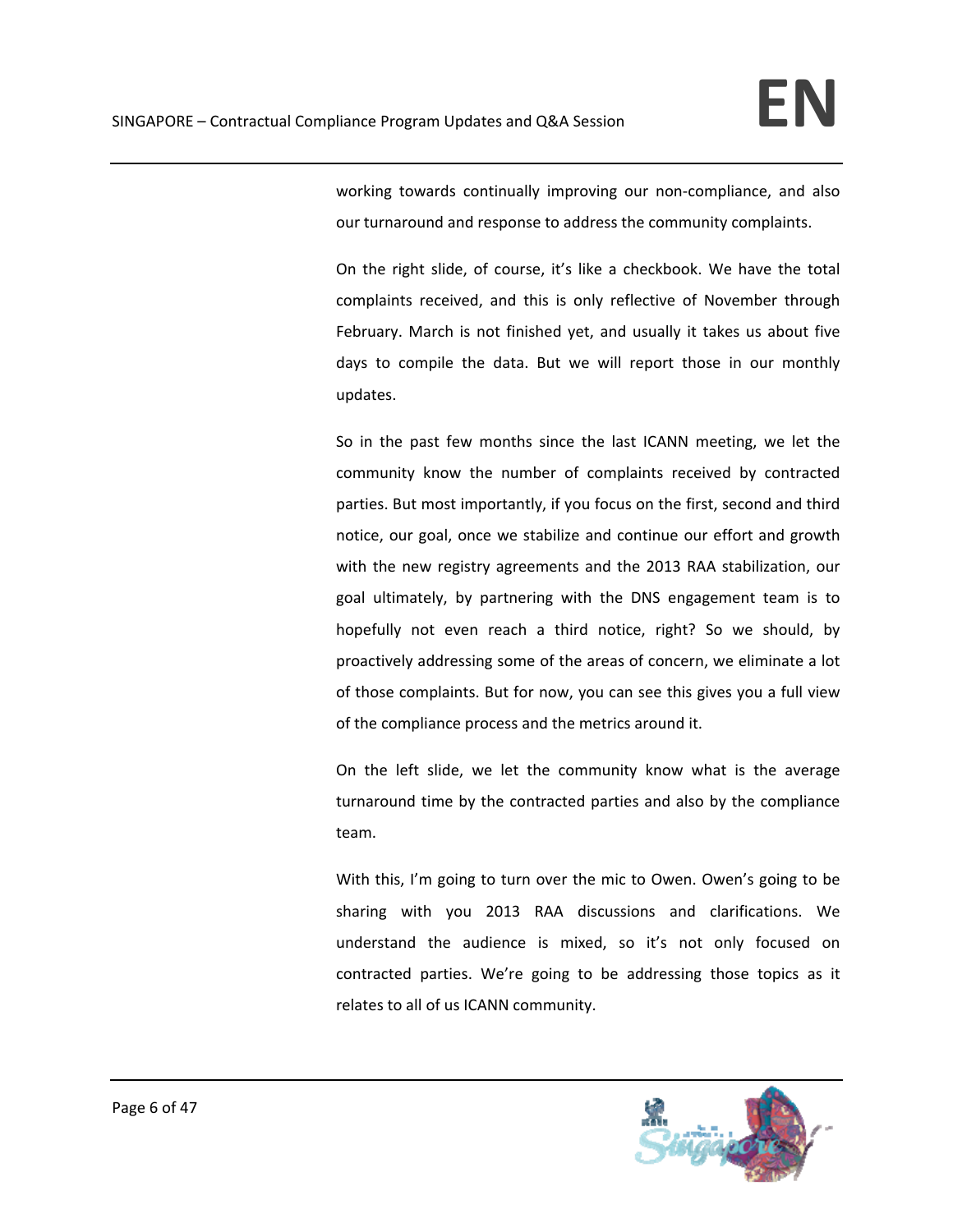OWEN SMIGELSKI: Thank you, Maguy. What you see here is a breakdown of the global complaint trend for registrars, and it's done based upon the different regions that ICANN identifies, and you can see what the trending is and where that goes. This allows us to identify issues where we may need to do some outreach. We do targeted outreaches as required for certain areas and regions because we do notice sometimes that certain complaint types are prevalent more in some areas than others.

> This is some further information which analyzes the different regions and shows where the complaint volume per registrar for that region are. And again, we use this data to target either specific registrars or regions. In fact, we'll be doing an Asia‐Pacific registrar outreach on I think that's Thursday, which we'll be doing to address some of the issues that were identified for the Asia‐Pacific region.

> You can see here is our trend of complaints that we're receiving regarding the bottom. The blue is the registrar count. The red line is the number of complaints that we're receiving per month, and then the black line is the total gTLD registration and the data is showing that there's about a two month lag for complaint volume following the total gTLD registrations, and that's something that we'll continue to monitor and forecast.

> This is a registrar dashboard which shows a summary of all of the registrar complaints from November through February. If you look at the different complaint types there, the ones that are in all capital letters are ones that are for the 2013 RAA, with the exception of the UDRP complaint. That's an acronym, so it has to be in all capitals. But

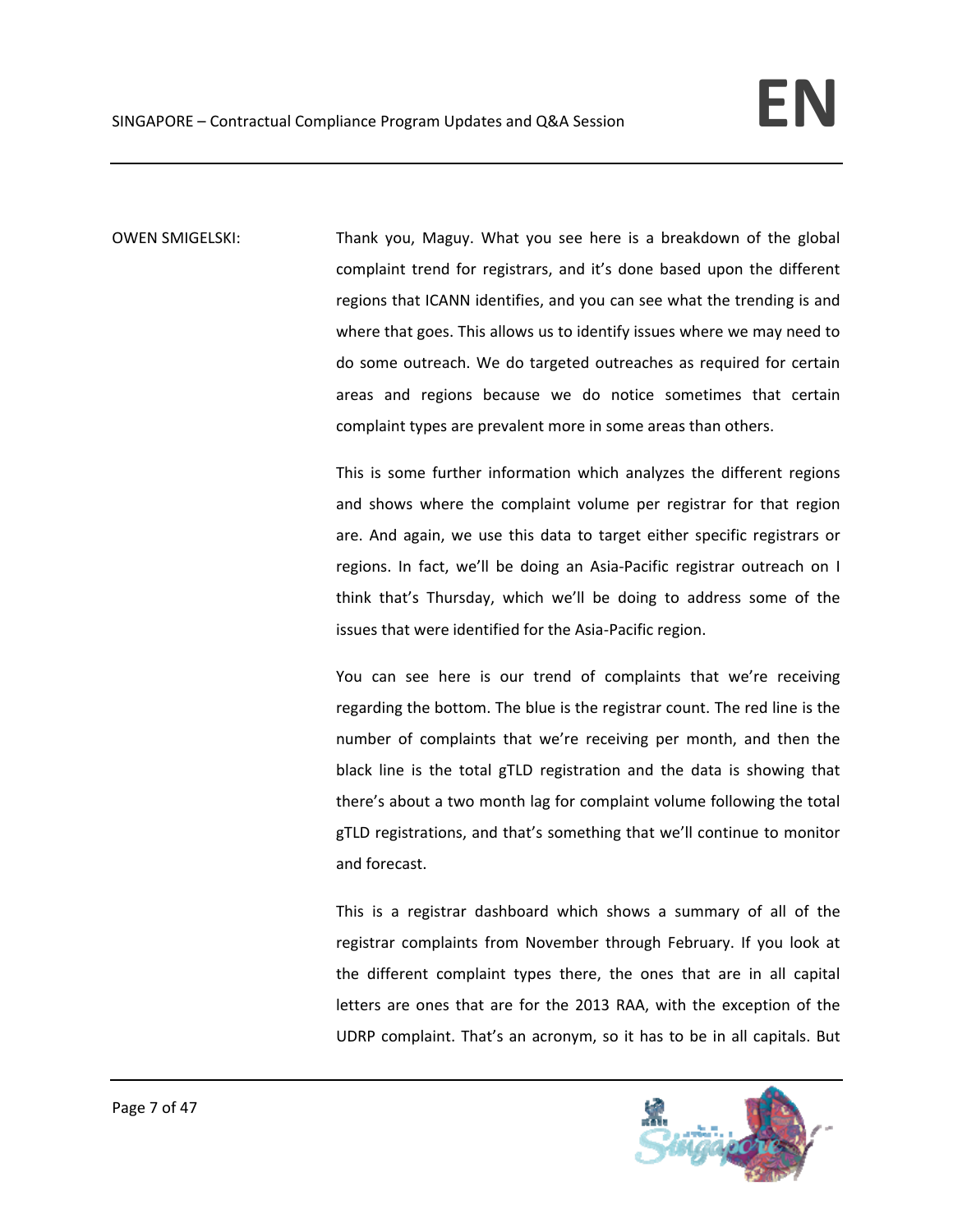those are the legacy of the previous complaints that we had that applied to 2009/2001 RAA and are also applicable to the 2013 RAA.

If you look at the registrar turnaround time, that is for all complaint types. The complaint types with the 1‐2‐3 process we have a five business day deadline for each one except for WHOIS inaccuracy. That one is 15 business days, and so the average registrar turnaround time includes all of those complaints, so that's why the number is a little bit higher because it includes the 15‐day turnaround.

This is a summary of the registrar enforcement activity since the Buenos Aires meeting – the number of registrars that received breaches or suspended or terminated as well as the enforcement notice reasons that they receive them. It looks like here they enlarged one as failure to maintain and provide records to ICANN, which covers several different complaint types.

This demonstrates where the volume is for us in terms of the various complaint types. If you look there, the first bar  $-$  the negative 4000  $$ what that's showing is the number of complaints that were actually closed before a first notice was sent to a registrar. There are a number of validations that the complaints undergo before they are sent to the registrar. Staff reviews them manually, so usually those are invalid complaints. Or if we requested the registrar to provide additional information, either they did not provide it or that was not sufficient. Then that goes on through and shows where the various volume is for complaints in there.

Something that the community had requested and we're now providing with the capability of all the complaints that are finally in our

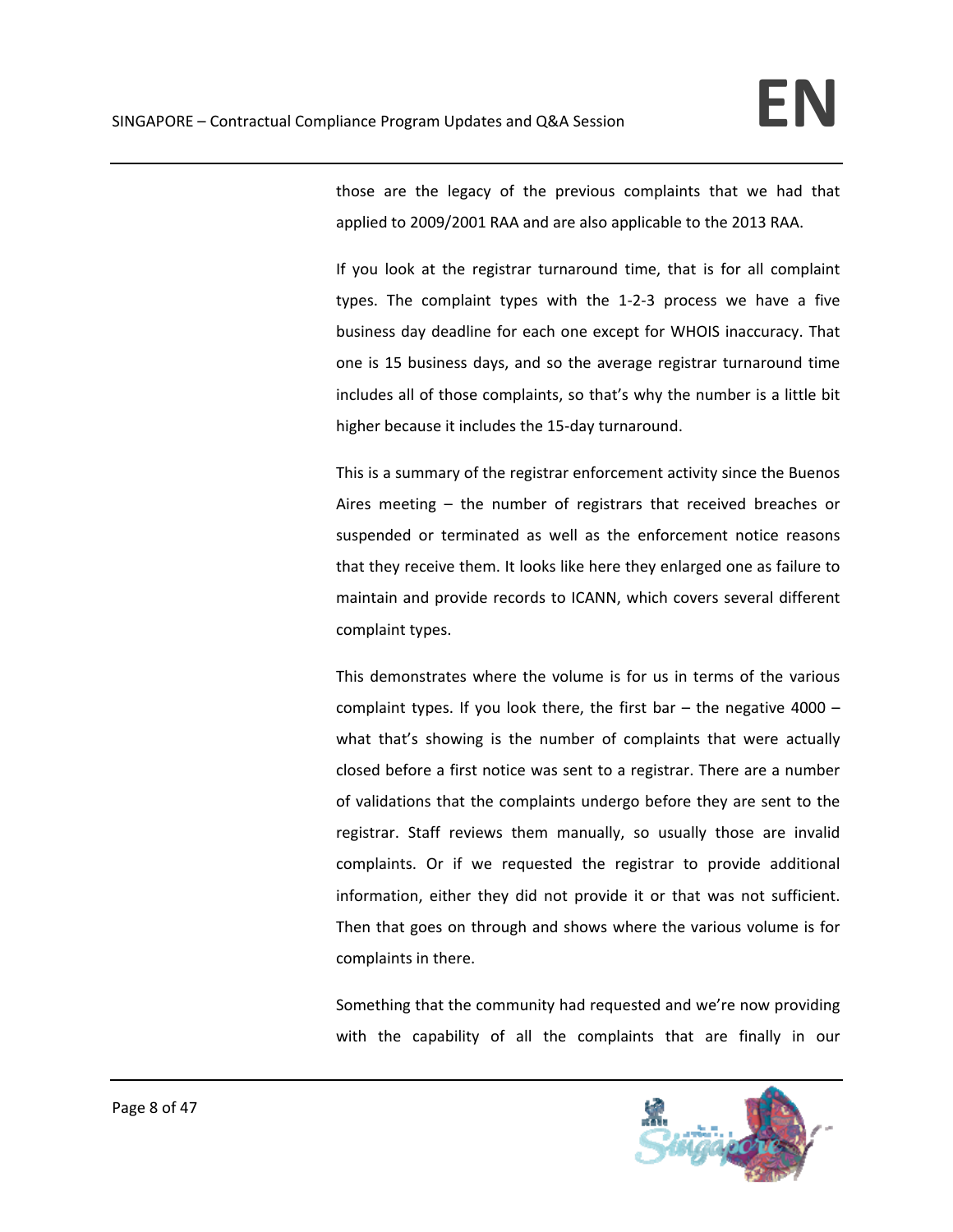consolidated complaint processing system are the reasons why complaints are being closed, and this reflects for ones that are being closed before first notice. There are some differences sometimes in why they would be closed, and you can see here some of the reasons why those complaints are being closed.

This is a little bit more of some general information regarding why all of the complaints for that particular type was closed. This was domain renewal. I won't go into these in detail. These slides will be made available on ICANN.org and the outreach for compliance, but this will give you an idea of why all these various complaints are being closed.

We do have all of our major complaints here identified. Some of the 2013 RAA complaints are new, so we don't have as much numbers on them to report. These closure codes go back until July, and the 2013 RAA complaints were integrated into our tool in February.

So now I'm going to jump in to the 2013 RAA complaint types. These are the twelve new complaint types that compliance identified from the new RAA, and these are all now in our complaint processing system, and there are forms online for the public to file these complaints with ICANN. If you want to go back and refer to these later, it identifies which sections are there. I'll go now and highlight a couple of them that might be of interest to the community.

One of the big things that the 2013 RAA has is the WHOIS accuracy program specification, which requires that certain information be verified and that certain information be validated for the WHOIS information, either when a domain is registered or when there's an WHOIS inaccuracy complaint received.

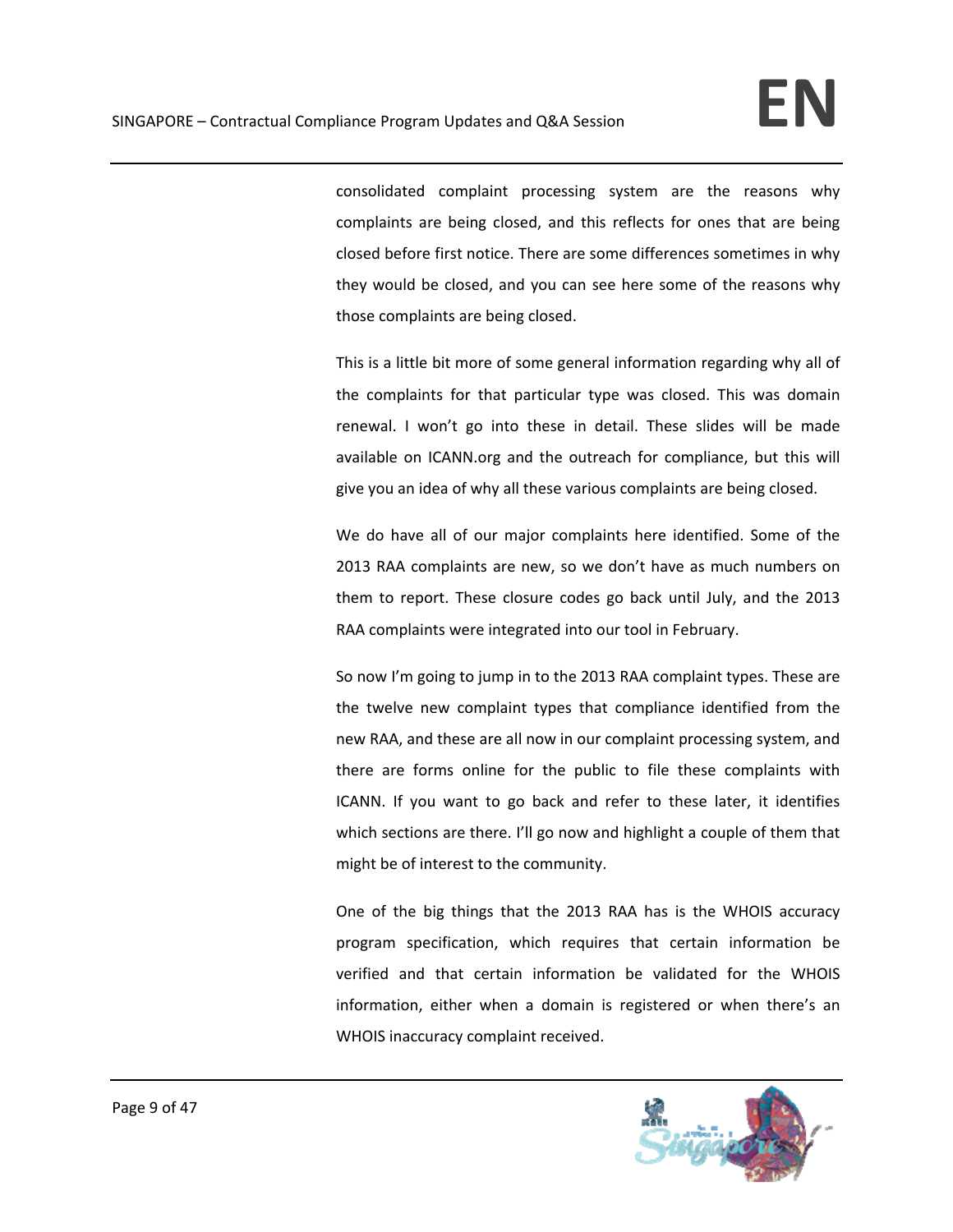Some of the highlights that must happen is that a registrar must verify or re‐verify e‐mail addresses, and that's at the time of registration, as well as if there is a WHOIS inaccuracy complaint. If there is not affirmative response from the registry name holder or the account holder, then that domain must be suspended unless the registrar can do manual verification that they don't have to suspend for the account holder not doing an affirmative response, but they must do a manual verification.

The 2013 RAA does away with calendar and business days. Everything is calendar days, but compliance is going to maintain the 15 business days for WHOIS inaccuracy to give registrars lag time with weekends and whatnot for processing those complaints.

There are two concurrent parallel tracks that compliance is looking for for registrars now with regards to WHOIS inaccuracy complaints. At the top of the chart, you see that a WHOIS inaccuracy complaint is received and the registrar must verify the e-mail and take reasonable steps to investigate, as well as reasonable steps to correct the alleged inaccuracy. So the one track is where compliance is looking for the affirmative response to the e‐mail verification, and the other track is that compliance is looking for to see that the WHOIS is updated as well as validated, that the domain name was suspended for no response, or that the information was verified correct and also validated.

Another thing that the 2013 RAA requires is that registrars for thin registries (.com, .net are the two big ones) provide WHOIS output in a standardized format, and that format matches the one that's required for the new gTLDs.

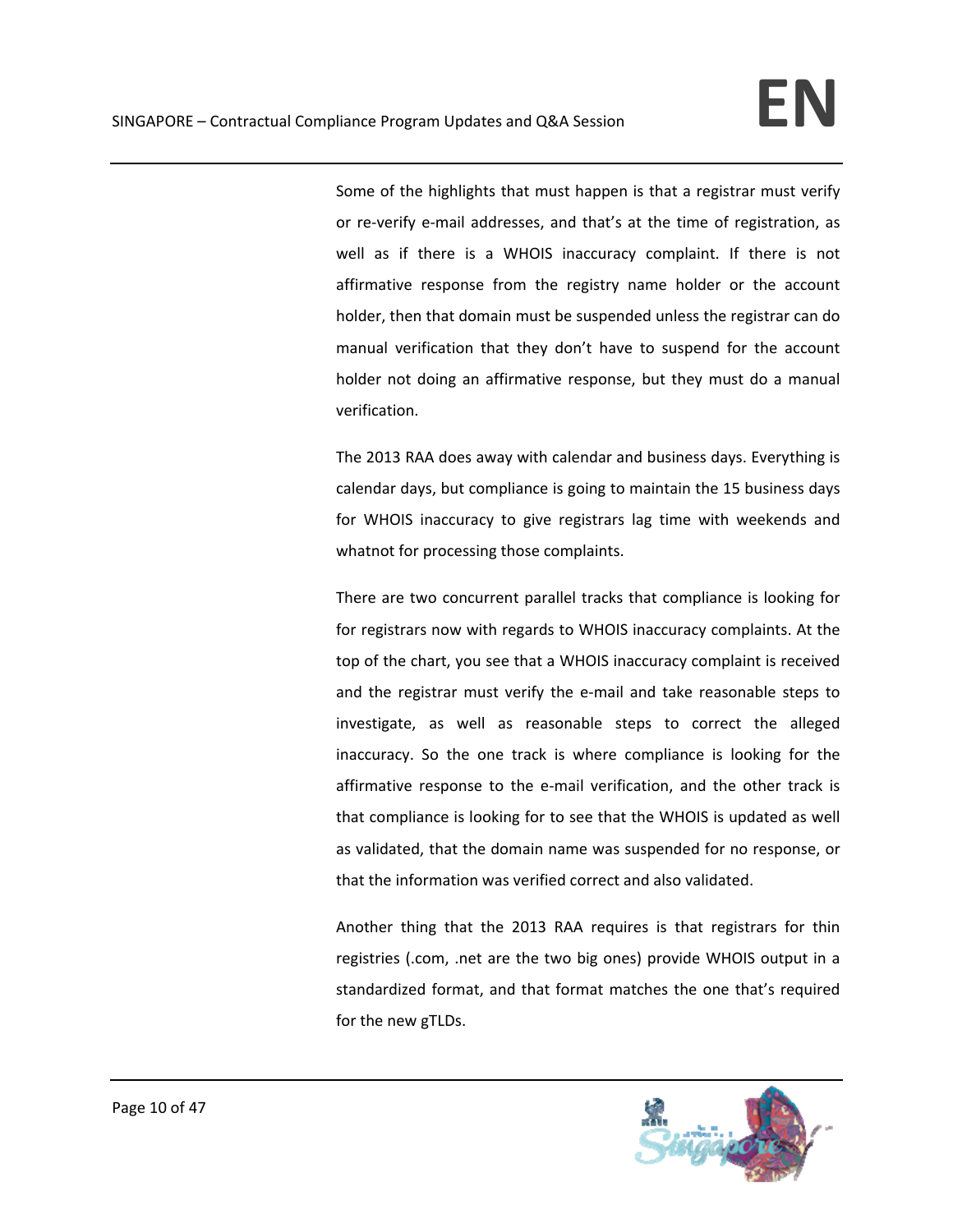ICANN has identified several issues that registrars have with this, and we have been working with the registrars to make sure that they're compliant with the requirements for that WHOIS format.

Another thing that registrars must do is provide ICANN with additional information through the registrar information specification, and they also have to post some additional information online as well, too, such as their officers and the ultimate parent entity.

Another addition to the 2013 RAA are abuse reporting requirements, and there are two sections of that. One is for law enforcement, and for that the registrars must respond within 24 hours to a well‐founded complaint, and they must do that seven days a week. They must also have law enforcement contact information available upon request. There's also another component where a registrar must take reasonable and prompt steps to investigate and respond appropriately to any report of abuse. There's nothing in the RAA that says that that must be somebody from a local jurisdiction. Any applicable jurisdiction may apply.

Also, we've noticed that some registrars have stated that they require a court order before investigating a report of abuse. However, if that is the position, then they must indicate to ICANN specifically which local law or regulation requires that. Otherwise, they must investigate that report and respond appropriately.

The 2013 RAA also changes the length of time that some of the data is to be retained, as well as some addition requirements. I know there's some ongoing discussions about that elsewhere, so I won't cover that here.

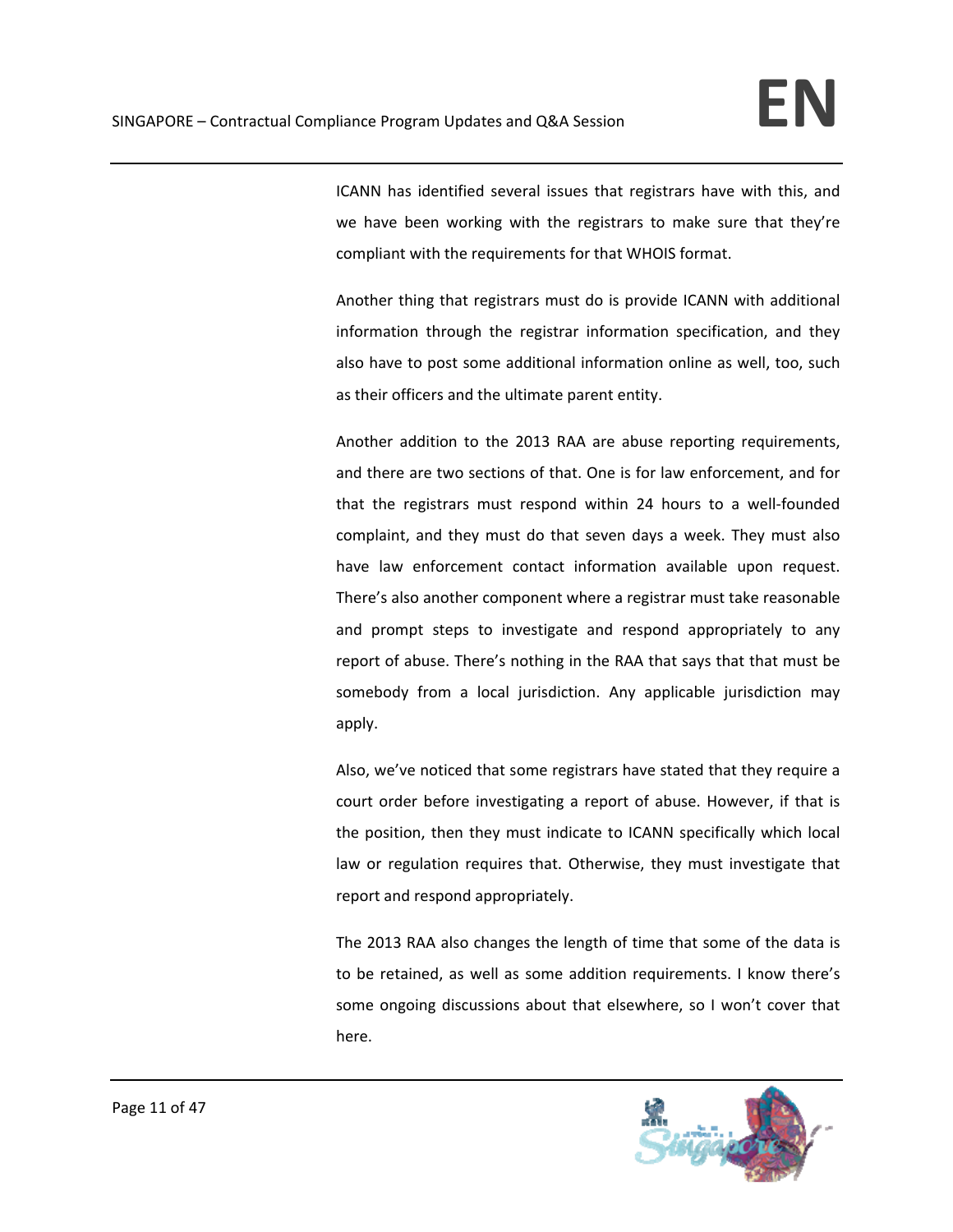One thing that we have been noticing is some increased issues with registrars regarding privacy services and proxy services. There is a difference. Those are not synonyms. A privacy service shows the actual registrant's name, but with some alternative contact information, whereas a proxy service is considered the actual registrant itself and licenses the domain name to the beneficial user. A proxy service must be a separate legal entity from the registrar. The registrar cannot provide it themselves.

This I'm going to pass on to Sumi for the New Registry Agreement update.

SUMI LEE: Good morning. My name is Sumi Lee, and I'm a manager with contractual compliance working in the registry space. I will give you the general overview of what's happened since the last ICANN meeting in Durban. And this is the first meeting after Durban where we have delegated TLDs, so it is an exciting time for all of us.

> Let's move onto the compliance scope. So the scope of what we do is related to the registry agreement and all applicable consensus policies. What you see here on this slide is the different areas that compliance monitors proactively, as well as the complaint types that we are ready to receive.

> This is an overview of the timeline of the process and where we are in that process. As you can see, at the contracting phase, there is a compliance check that's done. At that time, there is the transition to delegation. Once they're delegated, there is an outreach process, and

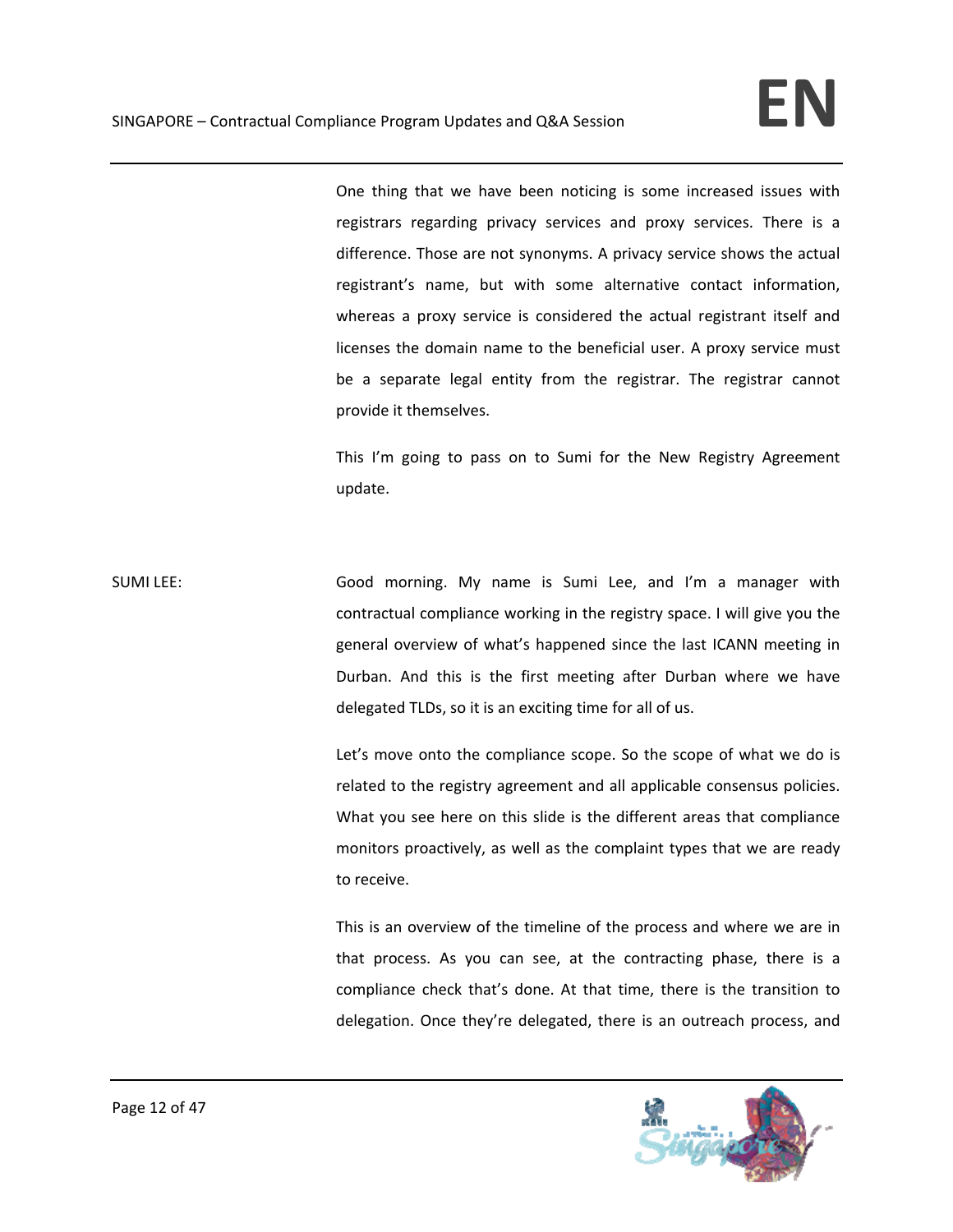then as you can see, the other processes: the sunrise claims, the DRPs, and the other new registry complaints and complaint types. Of course, we can't forget legacy TLDs. They are also monitored and we continue to receive any complaints that come in.

On this line, you can see all 40 complaint types, starting off with data escrow, monthly reports and it goes all the way down. One thing to note: some of these complaint types are internal, meaning that we generate those complaints. For example, data escrow is one. We do not receive complaints from the public about data escrow. We actively monitor that. And then we have the external complaint types, and those are the ones that we receive through our web form on our compliance page.

Now I'd like to turn to what lessons we've learned so far, and as everybody knows, this is whole new territory. These are some of the things that we've encountered that we want to share with the community, and one lesson  $-$  a big one  $-$  is that there's been perhaps some confusion about when the responsibility or obligations starts, and that's when the registry agreement  $-$  it's upon delegation, not when there are domain names registered.

This is our statistics on the complaints that we've had since November of 2013 to February. As you can see from the chart as well as the list of complaint types, because we are still in the early phases, we don't have any breaches or terminations. You can see our turnaround time over to the left. As you can see, we've had a total of 226 complaints processed, and then right below that, you see the number closed, then the

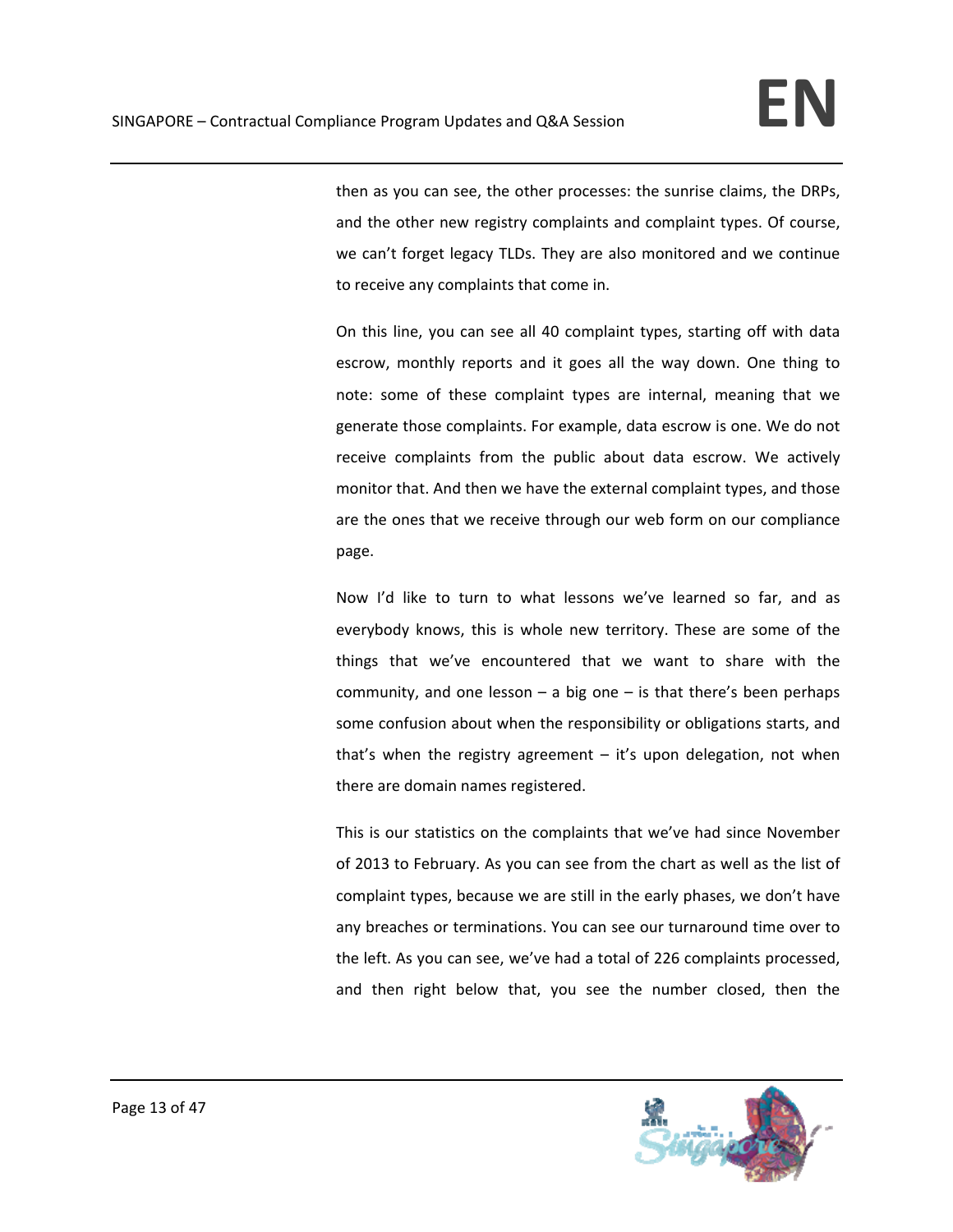breakdown of each of the different complaint types that we have handled so far.

You can note that the data escrow portion will be bigger. It's 114, and that's based on since the first delegation back in October of 2013.

One area that we wanted to touch upon is the types of complaints that we've handled so far, and some of the key requirements that we want to highlight. So under zone file access, as you can see, the specification and the section that applies, but the zone file data must be accessible and it's based on 000 – basically UCT.

The URS – we have not had any complaints in this category, but we wanted to remind everybody what the requirements are, that registry must lock the domain name in dispute within 24 hours. That's an important takeaway. If the URS provider submits a complaint to ICANN, we again follow the 1-2-3 process, but in this case, it's expedited, so it's 24 hours. Each phase of our 1‐2‐3 process would be a 24‐hour period.

Now this has been a hot topic so far, so we do want to go for that: the public interest commitments. It's under specification eleven of the base agreement. I don't know how many of you were there during the board meetings – but the mandatory and voluntary commitments are enforceable and applicable. They were within the base agreement, or within the registry agreements.

No. Let me see. Sorry, I don't know why it looks that way.

MAGUY SERAD: Please take us to slide 35.

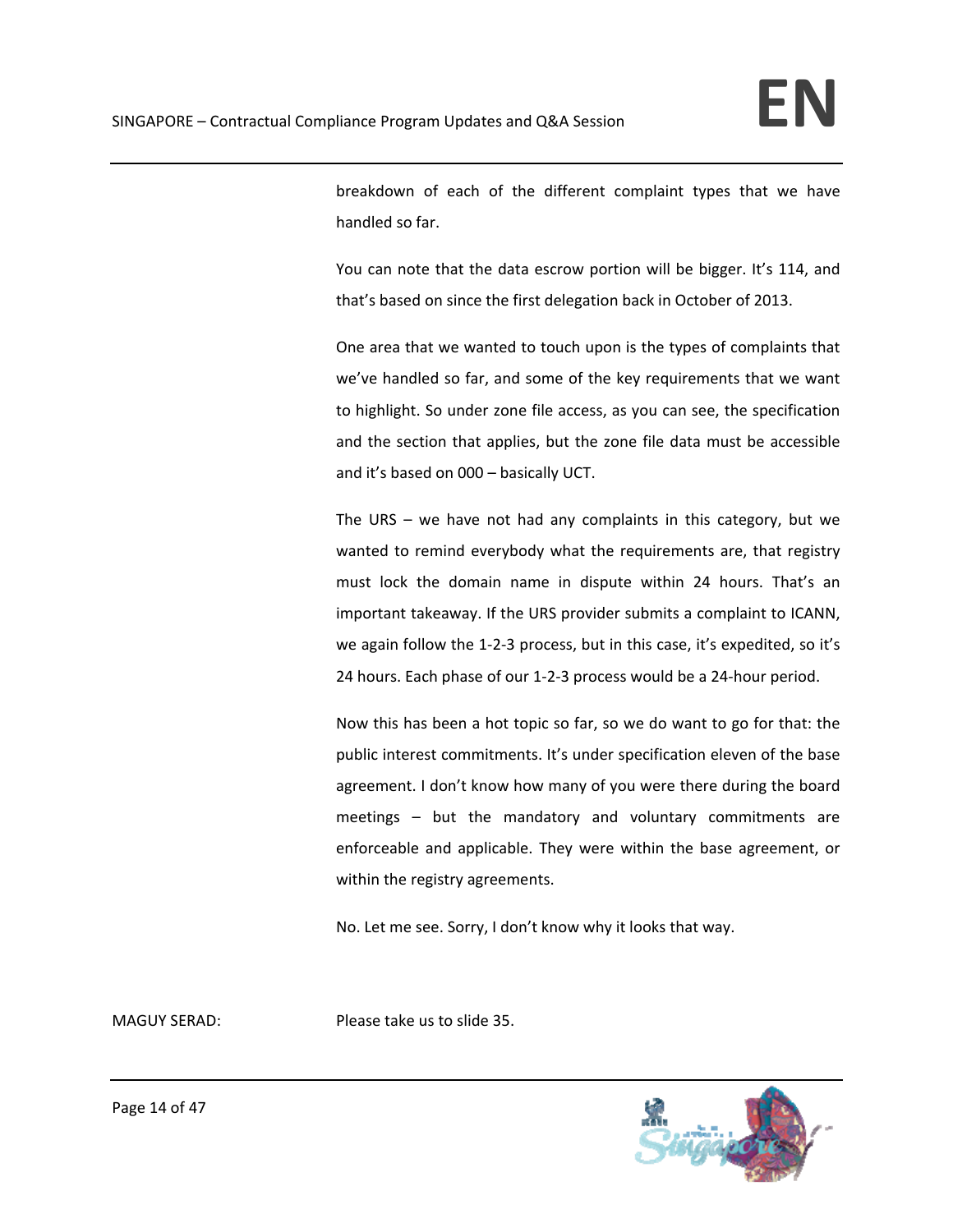SUMI LEE: Technical difficulties – oh, thank you. Second bullet point. We conduct a preliminary review of the complaint to ensure that it's complete, has a claim of non‐compliance with at least one of the commitments, and that the reporter is in good standing. So we do that initial threshold check.

> Once that happens, the registry and the reporter, they have then 30 days to resolve the dispute or not. And if it's not settled, ICANN investigates, or we will send this to the standing panel. The standing panel has 15 days to return a decision to ICANN.

> The last bullet is important because if the reporter prevails, ICANN sends a notice of breach. So we are not going through our standard 555 notice process. We would then just send a notice of breach to the registry operator and then they would have 30 days to cure.

> Those are some additional resources and the FAQs, as Maguy mentioned before.

MAGUY SERAD: Thank you, Sumi and Owen. With this, it concludes our presentation and now as we committed to you since the beginning of this outreach session, you will have plenty of time for questions from the audience. We have mics, and we also have translation services on staff and in the booth.

YUNGSHENG WANG: We have a question from the Adobe room from Steve Metalitz. The question is, "How is manual verification defined in terms of the 2013

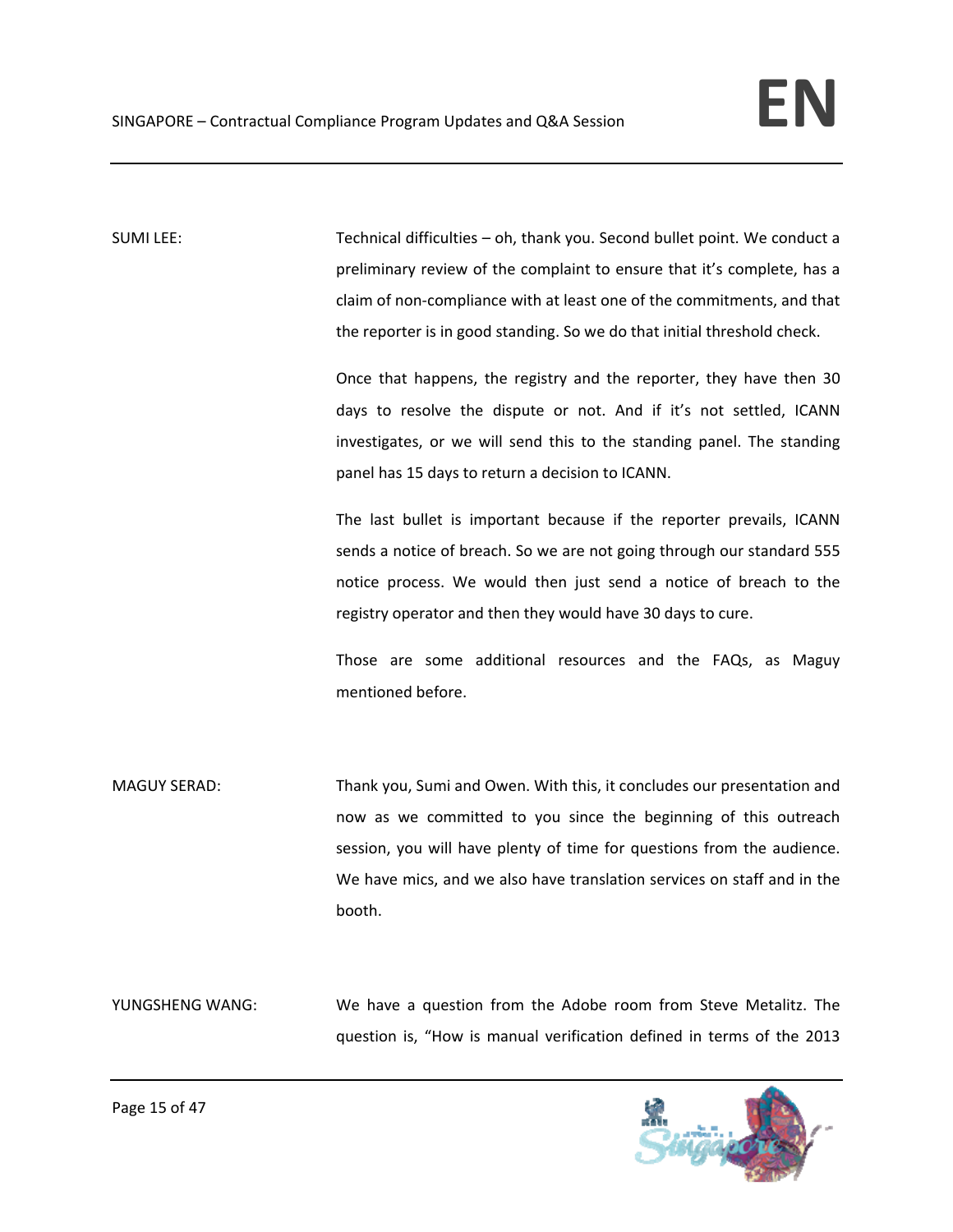RAA WHOIS accuracy specification? In other words, if an unverified registration is not cancelled but instead being manually verified, what must the registrar do, and how long can it take to do it?"

OWEN SMIGELISKI: Thank you, Steve. There are two components to that. I'm going to speak first to the account holder, which is kind of a main customer that can register our domains on behalf of other people. The manual verification, there is no time limit defined in the 2013 RAA. However, the registrar must perform that manual verification under.

> For the registrant, or the registered name holder, there is that 15 calendar day window. That's it. If there's not manual verification by the end of that  $15^{th}$  calendar day, then on the  $16^{th}$  day, that domain must be suspended, even if the registrar is continuing to do manual verification.

> Regarding the definition of manual verification, that is not something that is defined in the contract. However, it is something that compliance will look at one a case-by-case basis, and there have been several examples that we have given, such as if the customer has provided you with a copy of their driver's license. That would verify either an identity of an address. That could be considered manual verification. Or another possible example would be if the registrar maintains credit card information on file for payment for the domain name and there is address information that is stored with that and can be verified that way. Because that would not be an automatic verification, the registrar would have to do something manually for that that would satisfy that. Again, these are not exhaustive examples, but just some examples, and

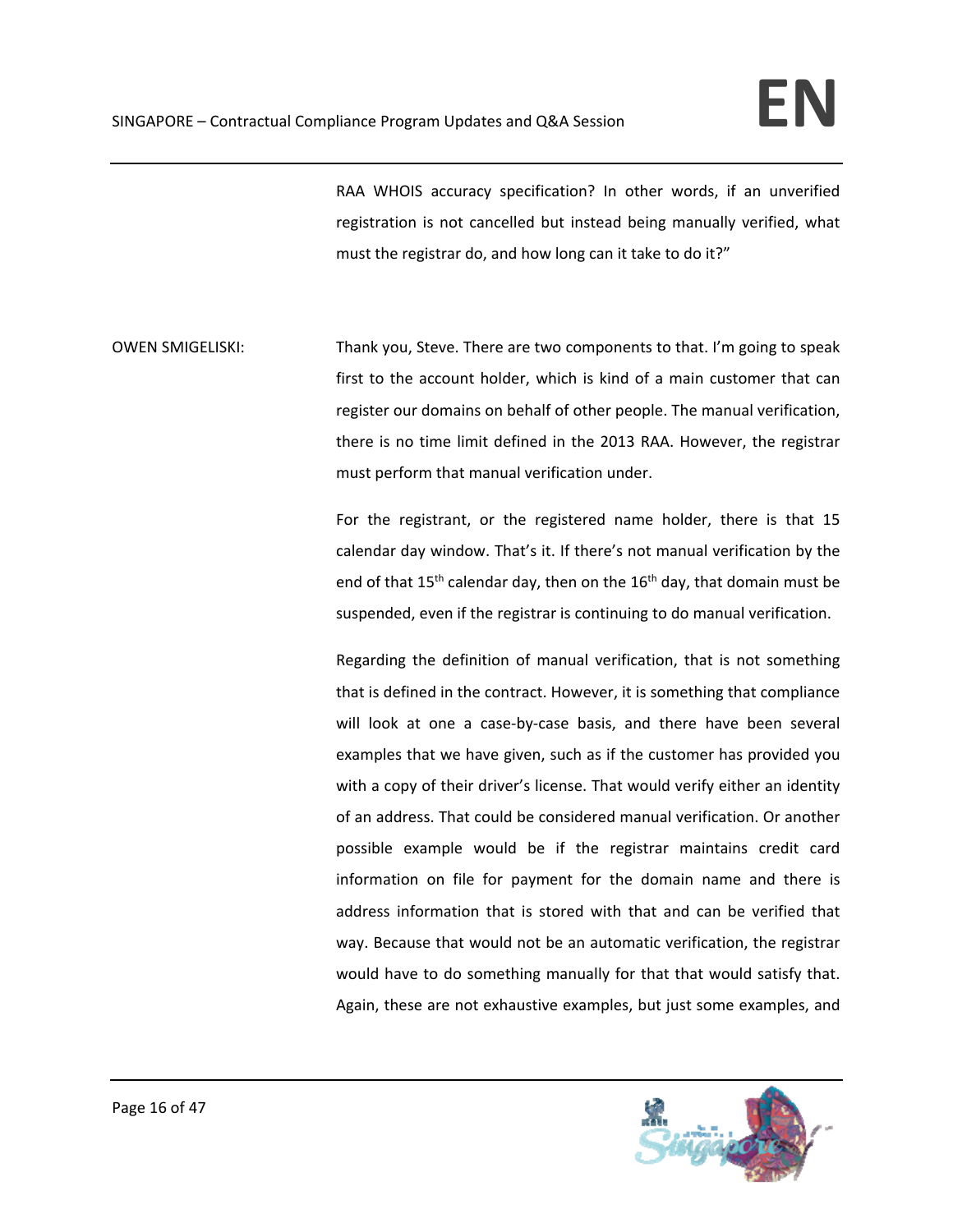ICANN will certainly consider other ones if the registrars provide that information.

MIKE PELAGE: Thank you. My question: on the chart I believe there were three instances of compliance with registries regarding the reserve name list. Could you perhaps elaborate on what types of inquiries were submitted and whether they've been closed?

SUMI LEE: This is the slide you're referring to?

MIKE PELAGE: Yes.

SUMI LEE: Yes. The reserved SLD –

MIKE PELAGE: Yes, the reserve name SLD.

SUMI LEE: Okay. Actually, in fact, those complaints were not specific to reserve names. I guess, to put it clearly, it was essentially an invalid complaint. It wasn't about a reserve name issue or an SLD block list issue. It just came through that particular form because the person submitting didn't understand it.

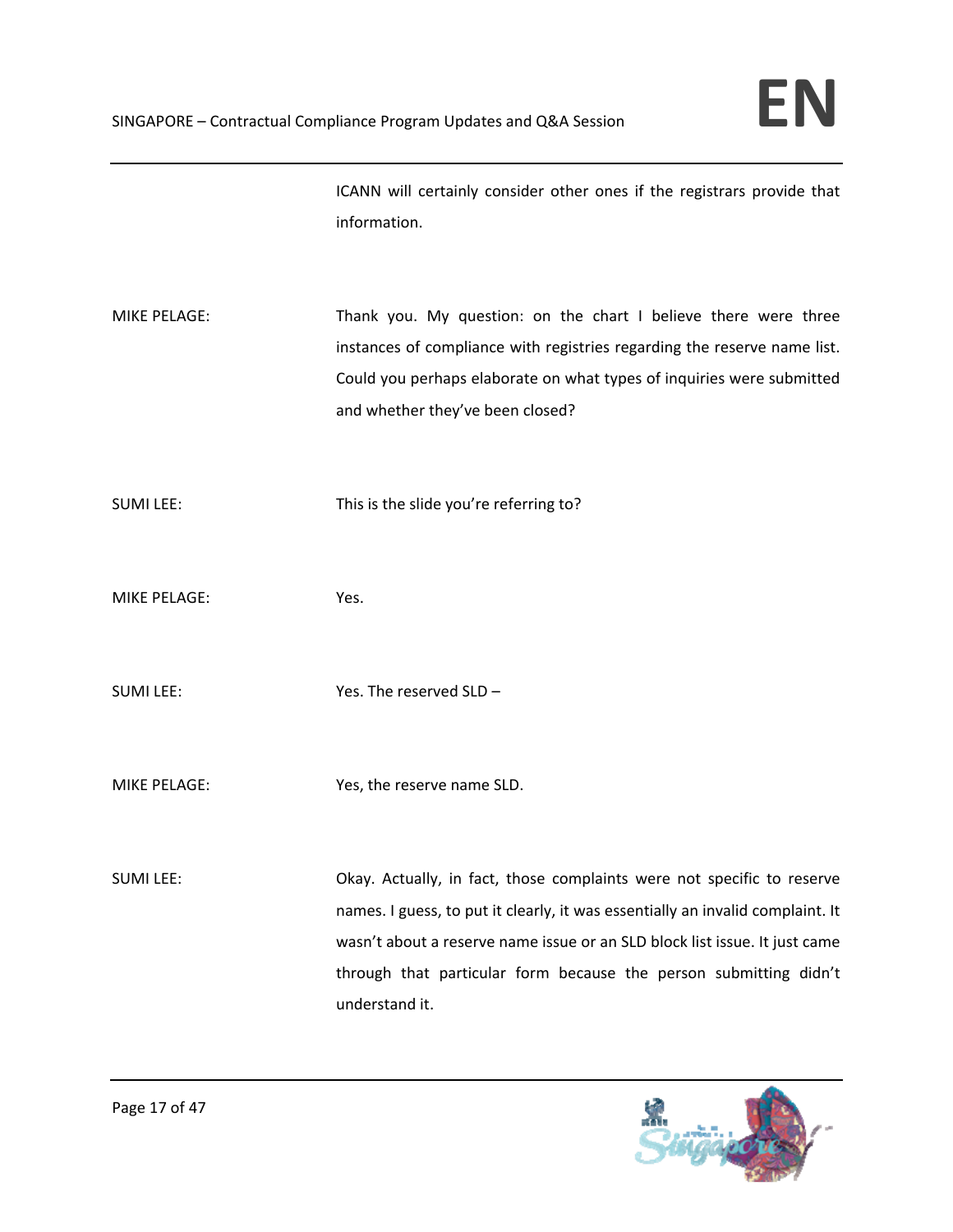# MIKE PELAGE: Thank you.

ALAN GREENBERG: Alan Greenberg, At-Large Advisory Committee. A couple of questions regarding the PIC enforcement. The first one is you use the term "in good standing." What does in good standing mean? You said that a complaint would be accepted and processed if the complainant is in good standing? Does that have a definition?

SUMI LEE: I don't think there was any definition. [inaudible]

OWEN SMIGELSKI: Alan, we have encountered in the past abusive or problematic reporters. In fact, one of the reasons why all the complaints are now manually processed by compliance before being forwarded to a contracted is there have been some people who have had abusive profanity, racial insults in there and there's no need for that. And we have actually on some occasions blocked those people after multiple warnings that they aren't able to submit these types of complaints and abuse the system and harass ICANN and registrars. So that's what means by reporter in good standing: somebody who's not banned from making submissions. To date, I think there's only person who that that's happened to the entire time.

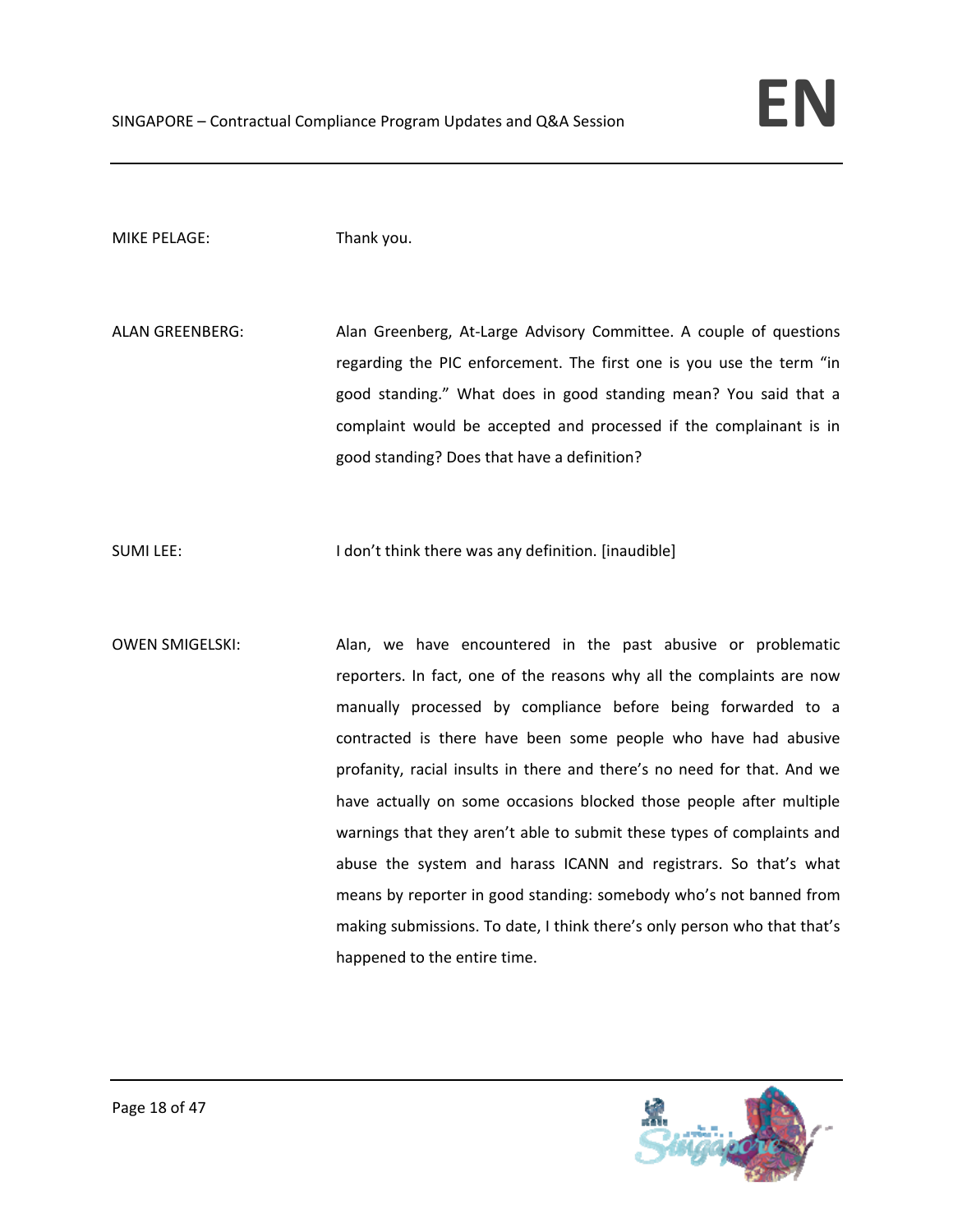ALAN GREENBERG: To be clear, I wasn't arguing that there might be people who are not in good standing, but I believe if you're going to use that term, you actually have to have a written definition of it somewhere. The parameters may be vague, but you need to carefully define it. SUMI LEE: I believe the procedures actually define that. I'm trying to pull it up to give you the specific language, but it is in the procedures. ALAN GREENBERG: Okay. The more substantive question is, because you made reference to the standing panel, I'm assuming you're talking about disputes filed under the dispute resolution process. The dispute resolution process requires that the complainant show material harm because of the violation. What processes do you have in place to enforce PICs if the complainant cannot demonstrate material harm to themselves? SUMI LEE: I'm sorry. You're saying if they don't show material harm what do we do? ALAN GREENBERG: The DRP requires I believe, last time I looked at it, that the complainant demonstrate material harm to be eligible to file a complaint – a dispute. The question is, what compliance processes are in place if the complainant cannot show material harm?

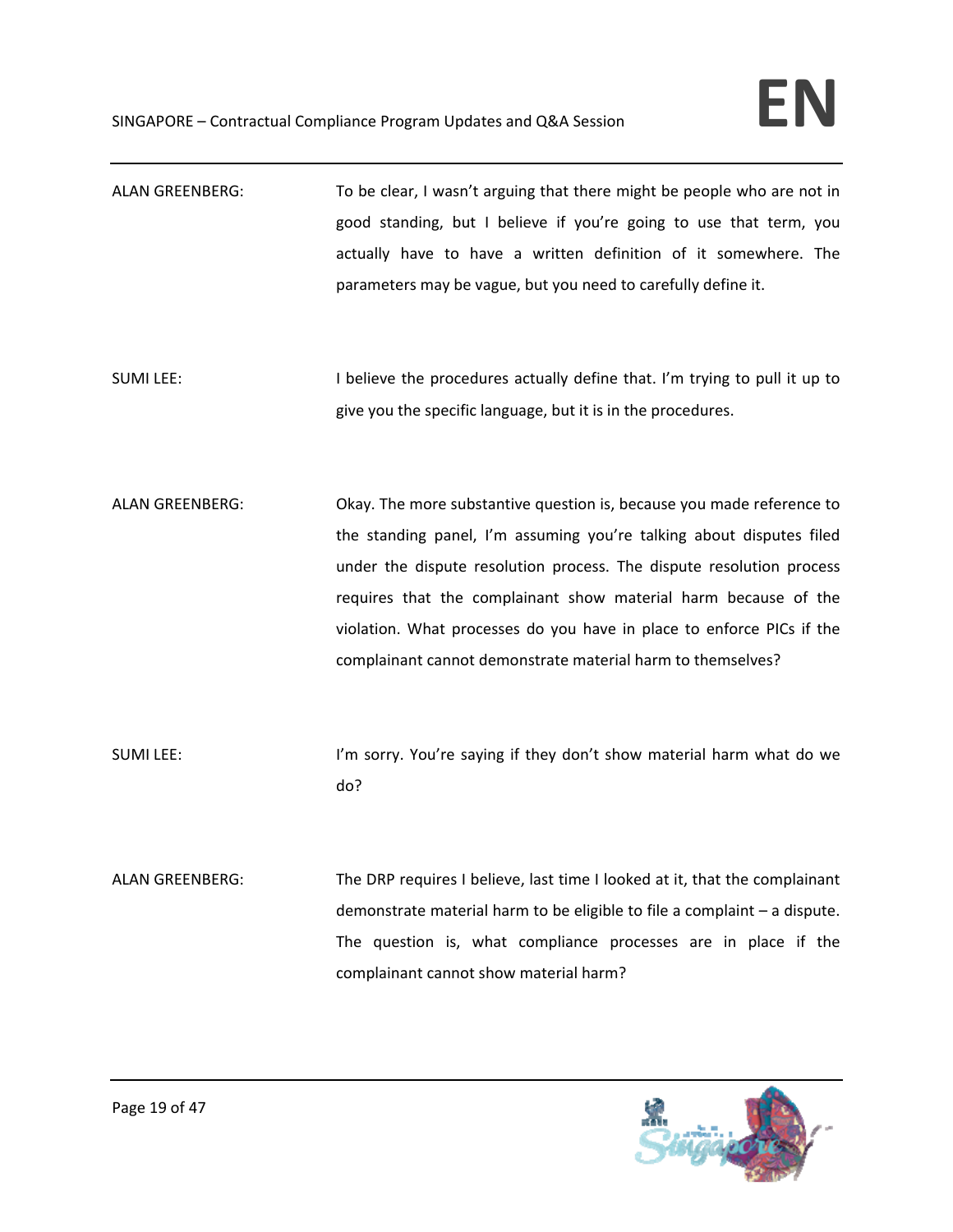An example might be a consumer organization or a government who isn't harmed themselves, but is trying to protect people. It could be an individual user who recognizes that a statement made within the PIC is simply being blatantly ignored. The question is, what processes are in place other than the DRP to get those looked at?

SUMI LEE: We do the preliminary review and pass that on to the registry operator, so I'm not sure what additional processes you're asking about or –

ALAN GREENBERG: Sorry, but my understanding is, under the DRP, you will not pass it on unless the complainant has demonstrated harm.

SUMI LEE: Sure. So that would be on a case-by-case basis. I don't think we explain that in a vacuum. We would have to look at the facts and what is considered material harm would be based on what's alleged and the evidence that's provided by the complainant. But we would follow our process just like any other complaint.

ALAN GREENBERG: Okay. I think that translates to, if I simply say there is no material harm, that means you cannot submit under the DRP because the DRP requires material harm.

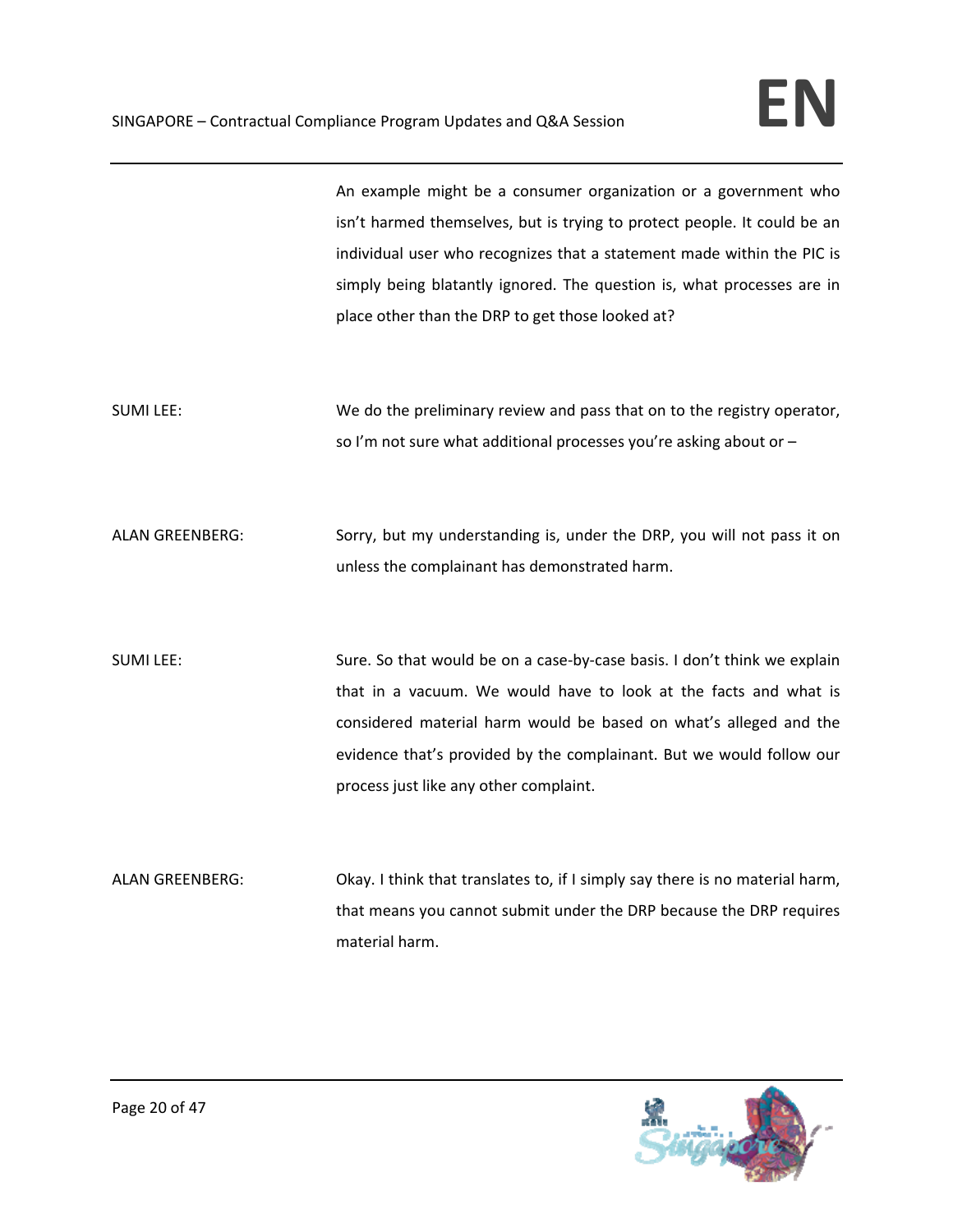MAGUY SERAD: Alan, if I may take this, if you notice on bullet number two, again, we don't have data to be able to address to it factually. For the time, what we know is  $-$  and bullet two states  $-$  if we have a report that's filed, ICANN does a preliminary review to make sure that it's complete.

> So to your point, if there's not a material harm, we will probably go back to the person and have them explain to use what is this complaint about. Where do you see the issue? We will have to have a better understanding of what is it we're trying to address and resolve so that we pass it onto the registry operator and to the reporter to work through it per PIC DRP process. So that's what we call a report that's filed.

> What I had hoped that audience also heard earlier at the beginning of the presentation, in the next trimester and by ICANN 50, we're going to be detailing a lot more what does it mean to audit and the new registry agreement, and we're going to try to do a pilot or a review ourselves proactively on the PICs. Based on the TLDs that have been delegated, we're going to initiative a review – or if you want to call it a pre-audit – just to see what does the environment look like and what we're experiencing. We're not going to sit and wait on a report to come our way.

ALAN GREENBERG: Thank you.

KATHY KLEIMAN: Hi. I'm Kathy Kleiman with the Non-Commercial Users Constituency, and I wanted to say thank you. You explained some very difficult issues very

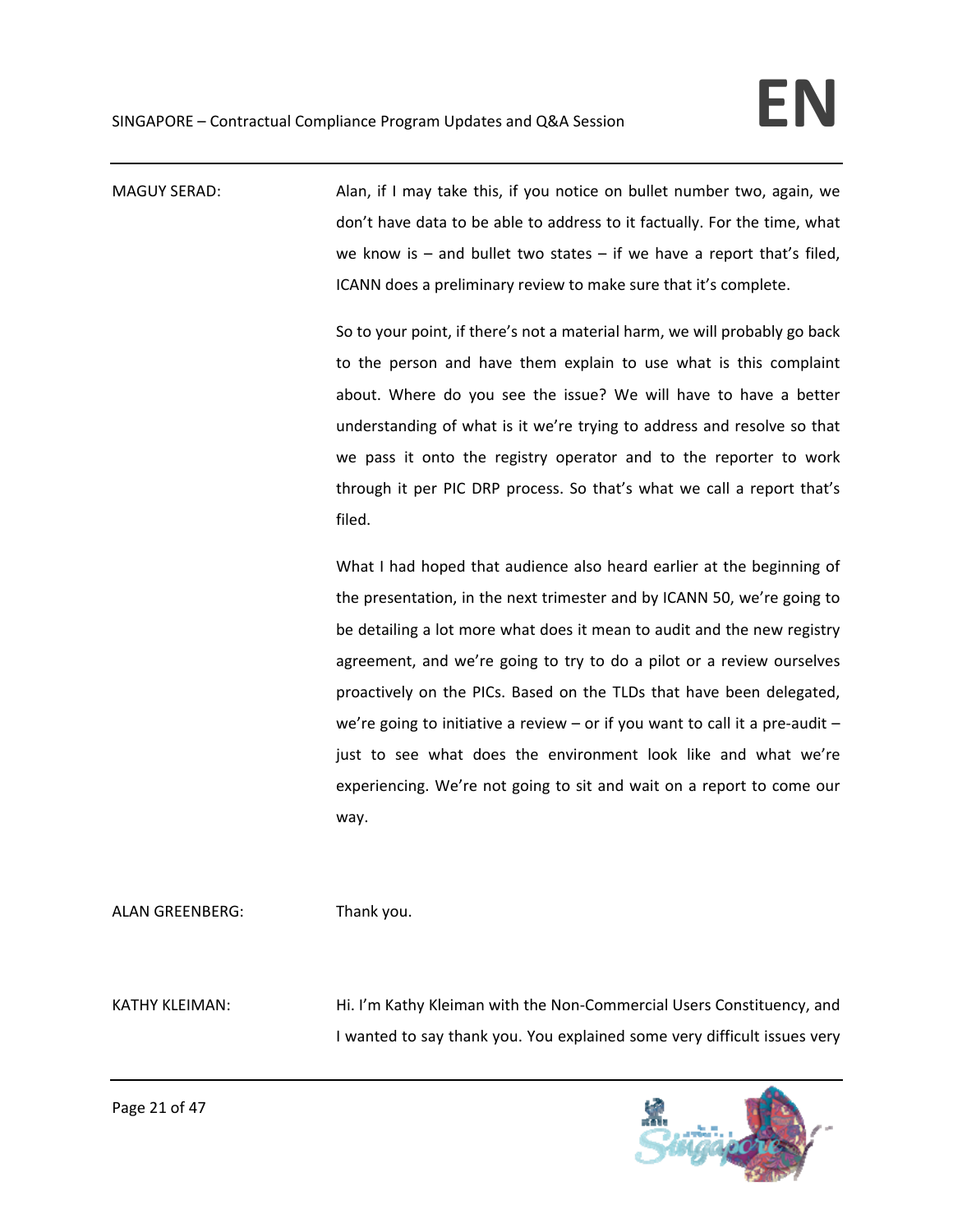clearly, and I'll be circulating your slides. I thought you did an excellent job with them. Thank you.

They can't hear me. That's not a complaint I've ever gotten or anything exactly. So this is my question. It's kind of a simple question, but how many domain names have been revoked so far due to validation or verification problems? Thank you.

OWEN SMIGELSKI: Our complaint processing system we have introduced some automation to that, and it will automatically close complaints of WHOIS inaccuracies for ones that have been suspended. So that's one thing we track. But we don't have in our current system the ability to indicate why something was or not a verification or validation fail, and that would only be for a complaint that comes to ICANN. We don't have visibility to what's going on with the registrars on their own domain registration and things like that, but I think that would be something that would be more applicable to the WHOIS accuracy studies that are going on with that through the NORC report. And the PDP associated with that I know that's something that is anticipated to be included with that.

KATHY KLEIMAN: Thank you.

[MAX]: [Max] [inaudible]. The question is related to centralized file zone access. The registry agreement says that the registry must enter into agreement with any Internet user. As an Internet user, I register to the site with the

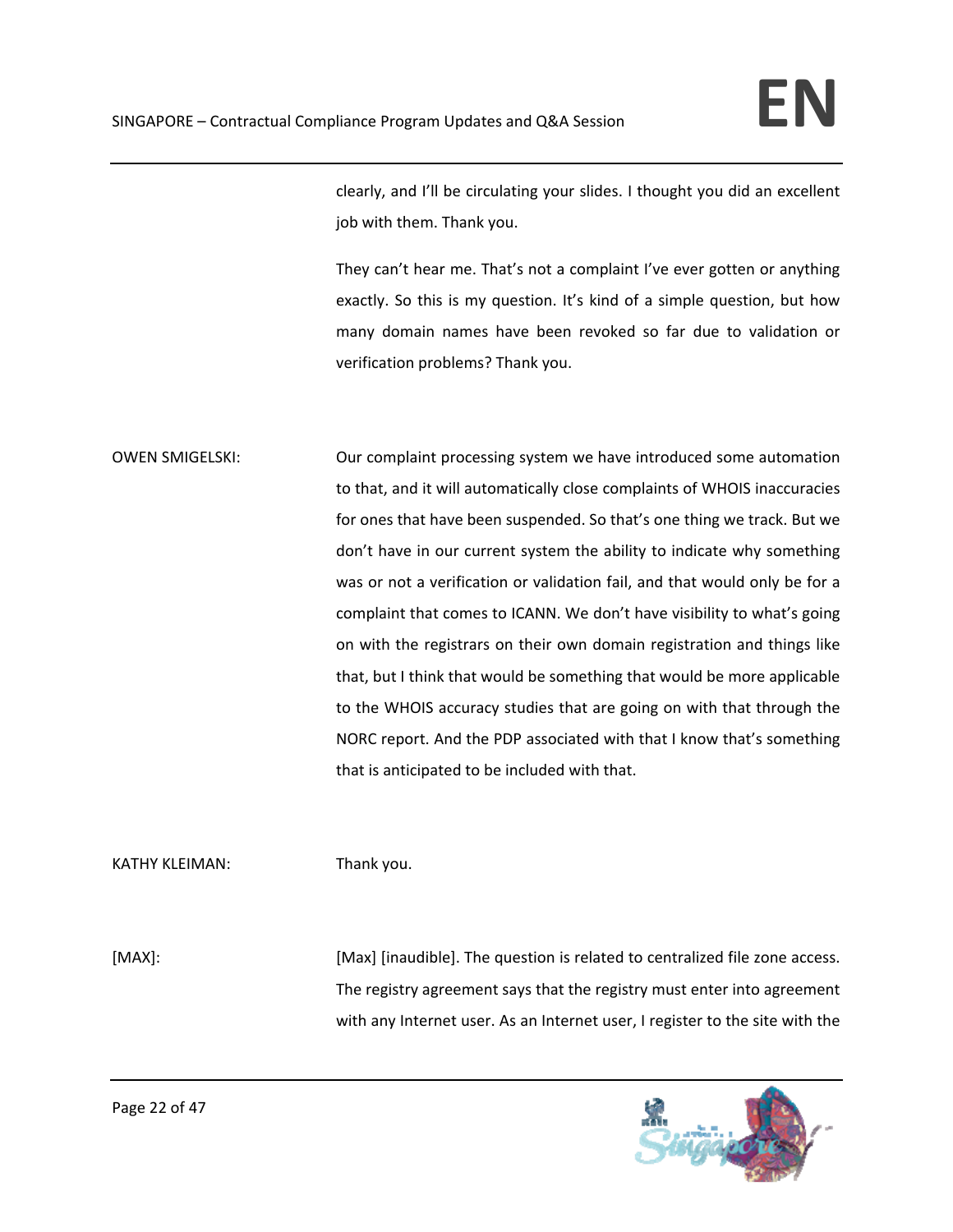purpose of going to check how it works. I saw a simple click-through agreement, which basically says that it was concluded on behalf of the registry. But the registry hasn't granted you the right to conclude any agreements on our behalf. It seems that this leads to the agreement between the parties like any Internet user and the website, or the ICANN on behalf. It's not legally binding, so they can do whatever they please to.

So the simple question is, is it possible to add to the procedure the ability for the registry to have a separate process of concluding an agreement, even a very simple web click-through agreement between the parties instead of generic "on behalf of any registry," which we cannot until you have a letter of autonomy or something, which we won't give? Thank you.

MAGUY SERAD: [Max], thank you for your question. I'm sorry. I cannot answer it today. But if you don't mind, can you send us the question in writing and we'll make sure we forward it to the right team who manages and oversees that area and they can respond to you and try to address it?

[MAX]: The answer was, "Okay, it's a good idea to give us a letter of autonomy" power.

MAGUY SERAD: All ideas are good. Whether they're implementable and contractually binding is a different discussion. But thank you for your question and

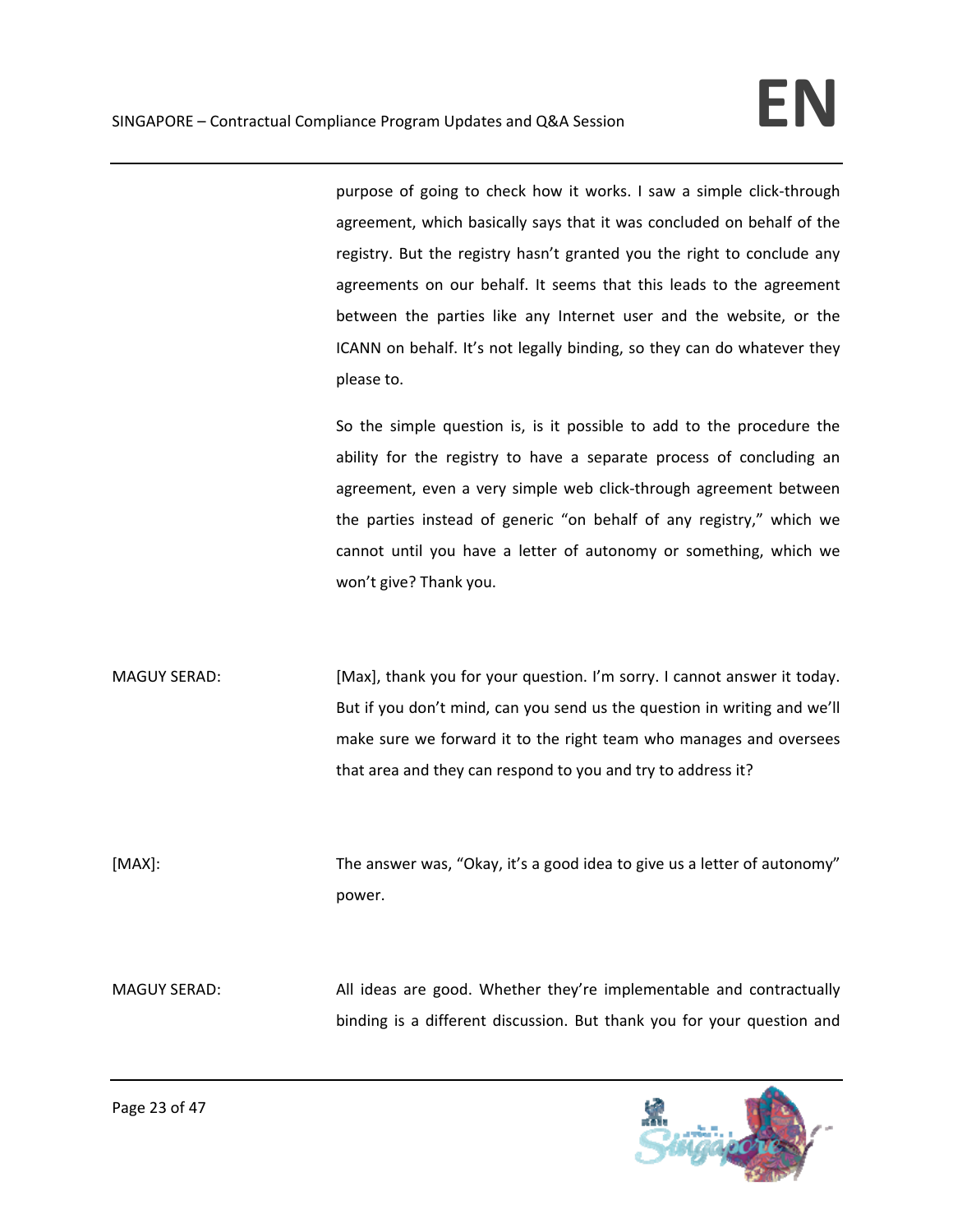your recommendation, but if you can send it in writing so we do not miss an element of your question.

[MAX]: Thank you.

MAGUY SERAD: And the e-mail address is compliance@ICANN.org, and we will forward it to the right team members who address these areas.

[MAX]: Thanks.

MAGUY SERAD: You're welcome.

STATTON HAMMOCK: Statton Hammock with Rightside. Maguy, Sumi and the compliance team, thank you very much for the presentation. It was very informative.

> I have two questions, if I may. The first is related to the registry audit plan that you're going to present and announce at ICANN 50. You mentioned that between now and that time you'd have some outreach sessions. You come out to the registries and get some feedback as you bake that plan.

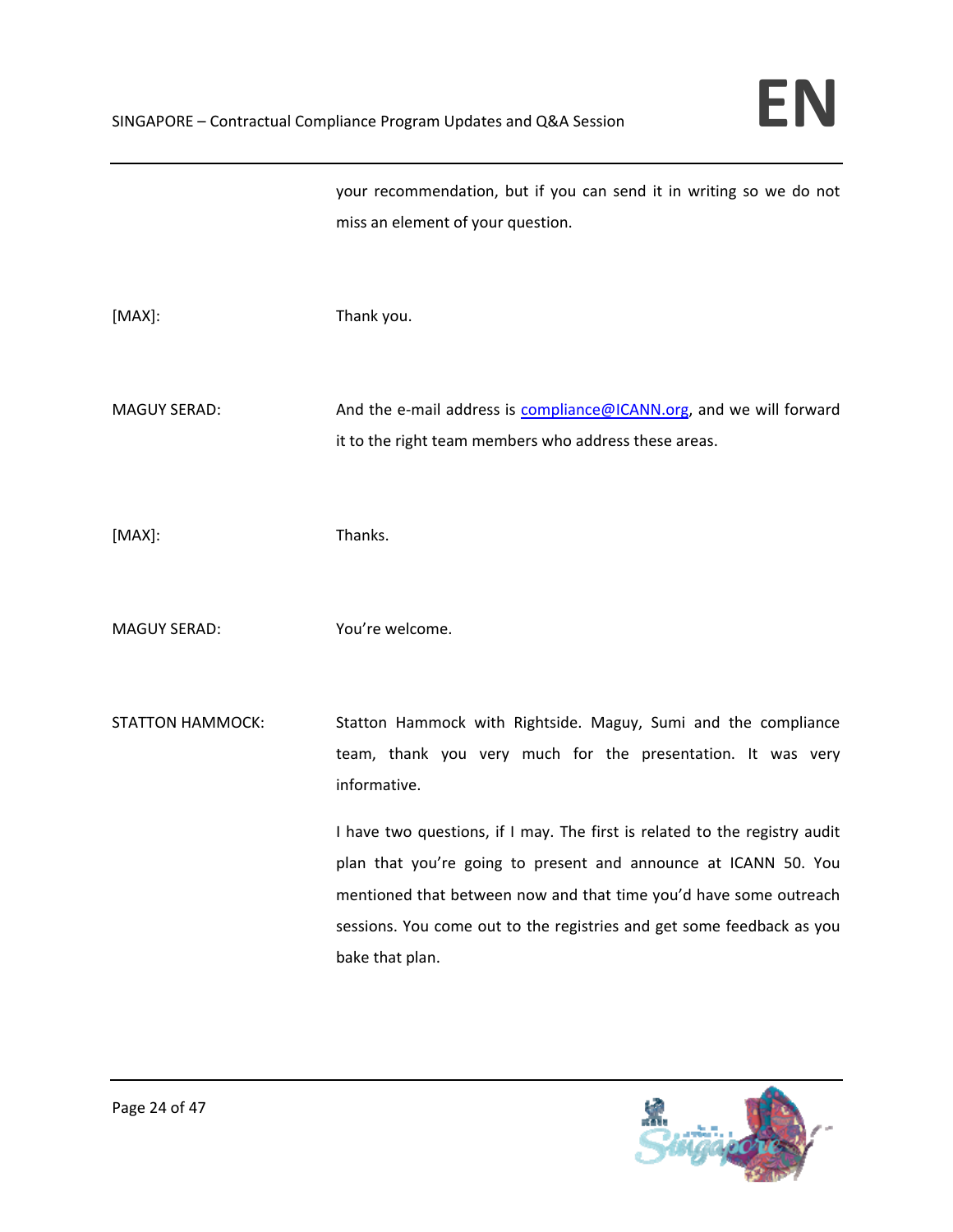My first question is, what form do these outreach sessions going to take? Are they webinars? Are they meetings? What form do those take? And then I have a second question.

MAGUY SERAD: Thank you for your question, Statton. We will follow the same process when we created this three-year program. What compliance is in the process of doing is finalizing the details. We will send to all the registry operators through the DNS engagement team an invite. In the past, we've done it through survey where people can select the sessions they want to attend. It's a closed session with the contracted parties only. So when we're focusing on the registry agreement, it will go to the registries. When it's a registrar, it only goes to the registrars.

> Instead of a survey, what we're going to do now is send and inform the registry operators of the two to three sessions we're going to be conducting. That way can log in and follow us. It will be in the form of a webinar – Adobe. We will present the program, usually about ten to 15 minutes, and then leave about 45 minutes for questions.

> At the end of the presentation, we always will leave an e-mail address, which is a compliance audit address to allow us to receive your questions and respond to them before an ICANN 50 meeting.

> At this time, we are planning to conduct this – so the ICANN 50 is in June – in May to allow us time to address the questions, clarify them, and we can come to the community with a plan that's solid.

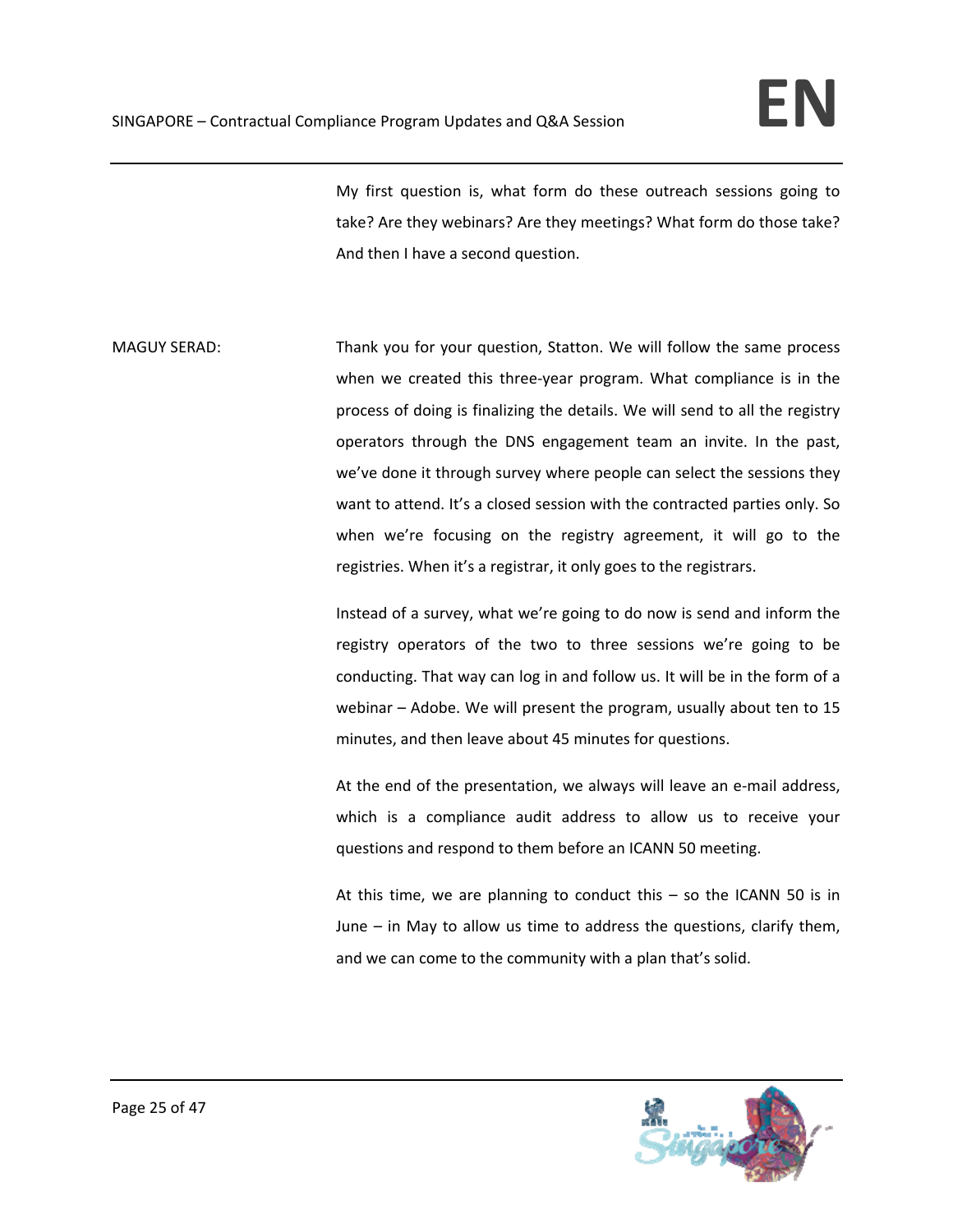- STATTON HAMMOCK: Thank you. Now I may I ask another question? On the registry complaints that you received so far, I saw that you had five complaints already related to the conduct. But as you know, the code of conduct has many specific elements, right? And so what I'd like to hear is, could you be a little more specific as to what kind of complaints you've received related to the code of conduct? Thanks.
- SUMI LEE: Sure, Statton. It was actually in fact mostly related to not receiving it at all, and therein lies another lesson that we mentioned at the beginning: just knowing when the obligations start. That was the biggest issue. I apologize. During the presentation, I said, "Since the last ICANN meeting in Durban," but it was actually Buenos Aires. Sorry about that.
- YUNGSHENG WANG: We have two questions from the Adobe room. Steve Metalitz's question: "Follow‐up regarding manual verification. If it is carried out by consulting credit card information held by registrar, why is 15 days allotted into this process since registrar already holds this information? Shouldn't the deadline be much faster?"
- OWEN SMIGELSKI: I just gave one illustrative example, Steve. It's not intended to be "the" method, and it does give the registrar that time to follow the procedure and contacted the registered name holder if they want. There's no expedited requirement in there that it must be credit card information that's used for the manual verification. We leave that open to the

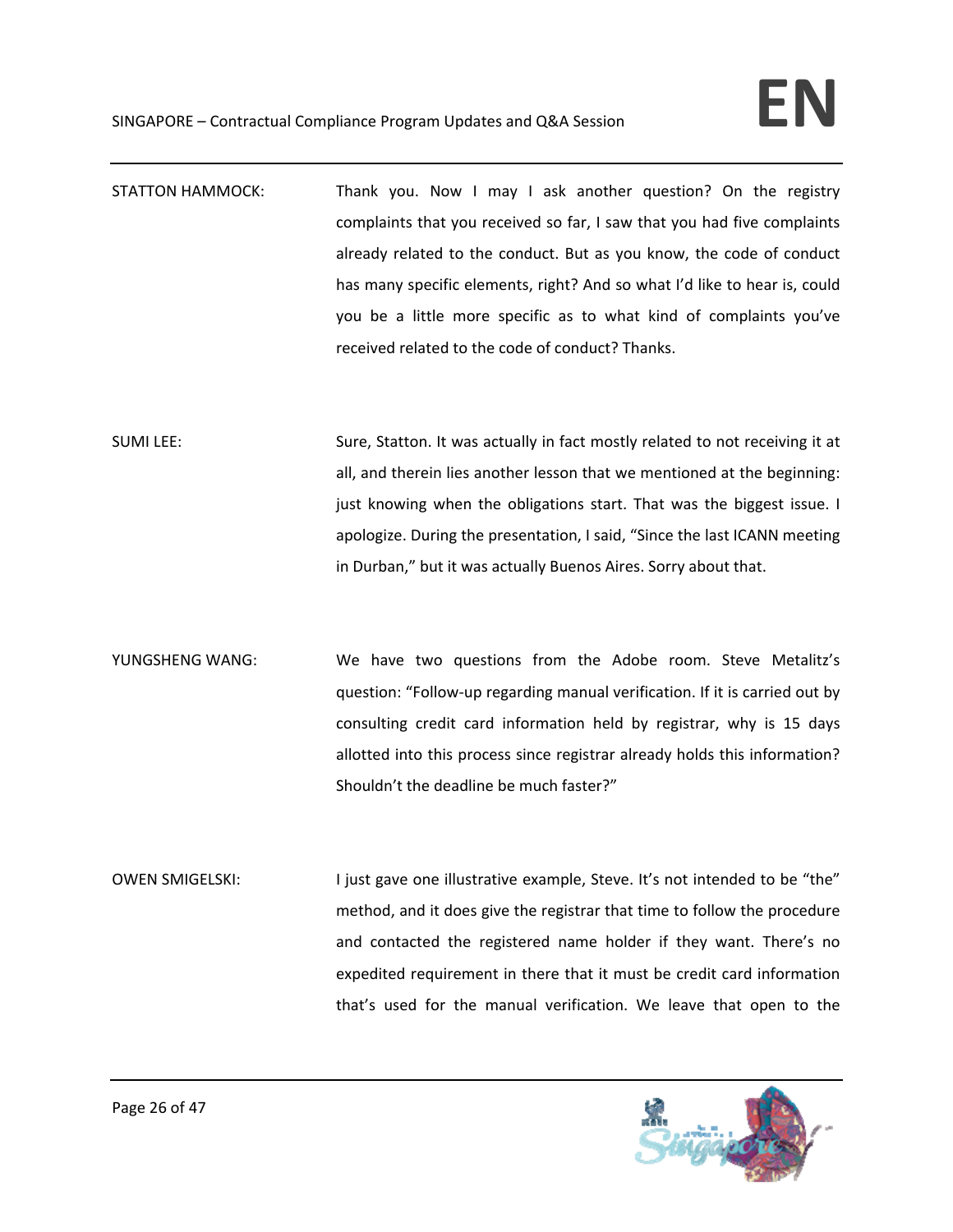registrars to have as many possibilities for them to perform that function.

- YUNGSHENG WANG: And the second question is: Are you proactively enforcing the obligation under interim privacy proxy specification of the 2013 RAA to post the terms and conditions under which such services are offered, or are you depending on public complaints? If it is the latter, is there some centralized place where these postings are compiled, or does the public have to track down each registrar and each associated proxy service in order to see the posting obligations have been satisfied?"
- OWEN SMIGELSKI: Thank you, Steve. That is currently something outside of the audit and the scope. However, sometimes there are compliance checks to see if there is compliance. But this is a complaint that we would primarily depend upon the community to submit to us. It is something we do encounter when we see a privacy proxy address in a WHOIS complaint, for example, but at this time there is no plans to do a review for that.

For the public complaints, if it's something that results in a breach, then that would be something that would be published on ICANN.org. However, up until that point, it's an informal resolution process, and that is kept confidential.

DIRK KRISCHENOWSKI: Dirk Krischenowksi from .berlin. That partly answers my question. So only when there's a real breach notice by you, then it's published that

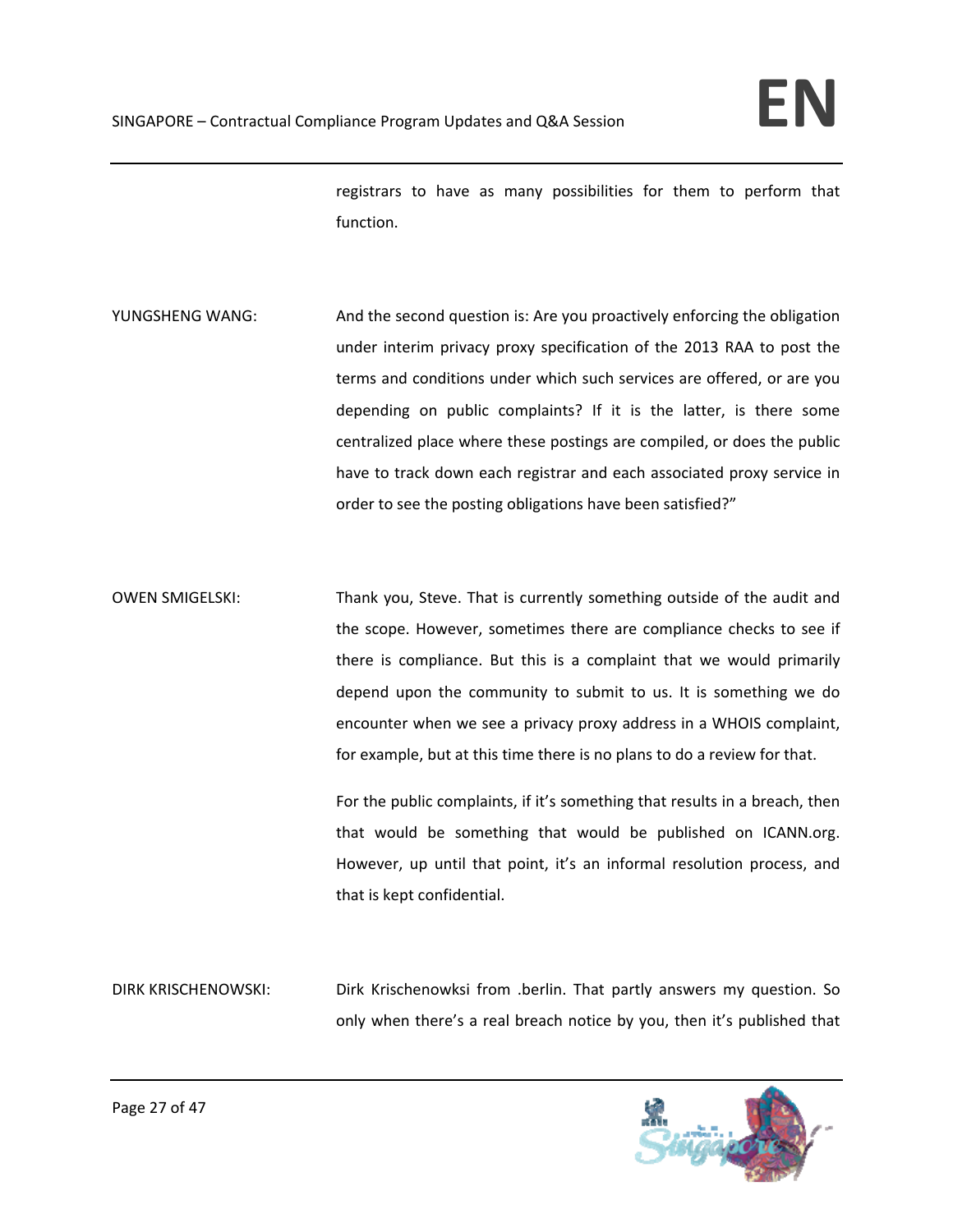there's a compliance issue with one case. Or the other compliance cases are not partners on a website or something like this? I saw that case with I think one of the donut rings which allowed eco.tld or something like this. I wasn't sure if that was published or self-published by the applicant or by another party then.

MAGUY SERAD: Let me address your first question. You're attending our session tomorrow, right, on the onboarding for new TLDs? I hope so. We will go in depth tomorrow about the process, and at what point and how do we exhaust the communication and the collaboration. As you heard yesterday in the registry stakeholder group meeting, the collaboration and working with the registry operators is in the 1‐2‐3 phase. That allows us to talk to you. You provide answers. If it's not satisfactory, you will get three opportunities. It's only between ICANN and the contracted party. If after the third notice it could be one of two things. The simplest scenario: if we do not receive any answer or not collaboration by the third notice, we will breach and it will be a breach that's going to be public on the website on ICANN.org, and it will have the chronology of the first, second, and third notices that went out and the e‐mails, the e‐mail address, and the phones that we've called on so that the public knows the activities that led up to a breach. But before a breach, we do not publish.

DIRK KRISCHENOWSKI: Okay.

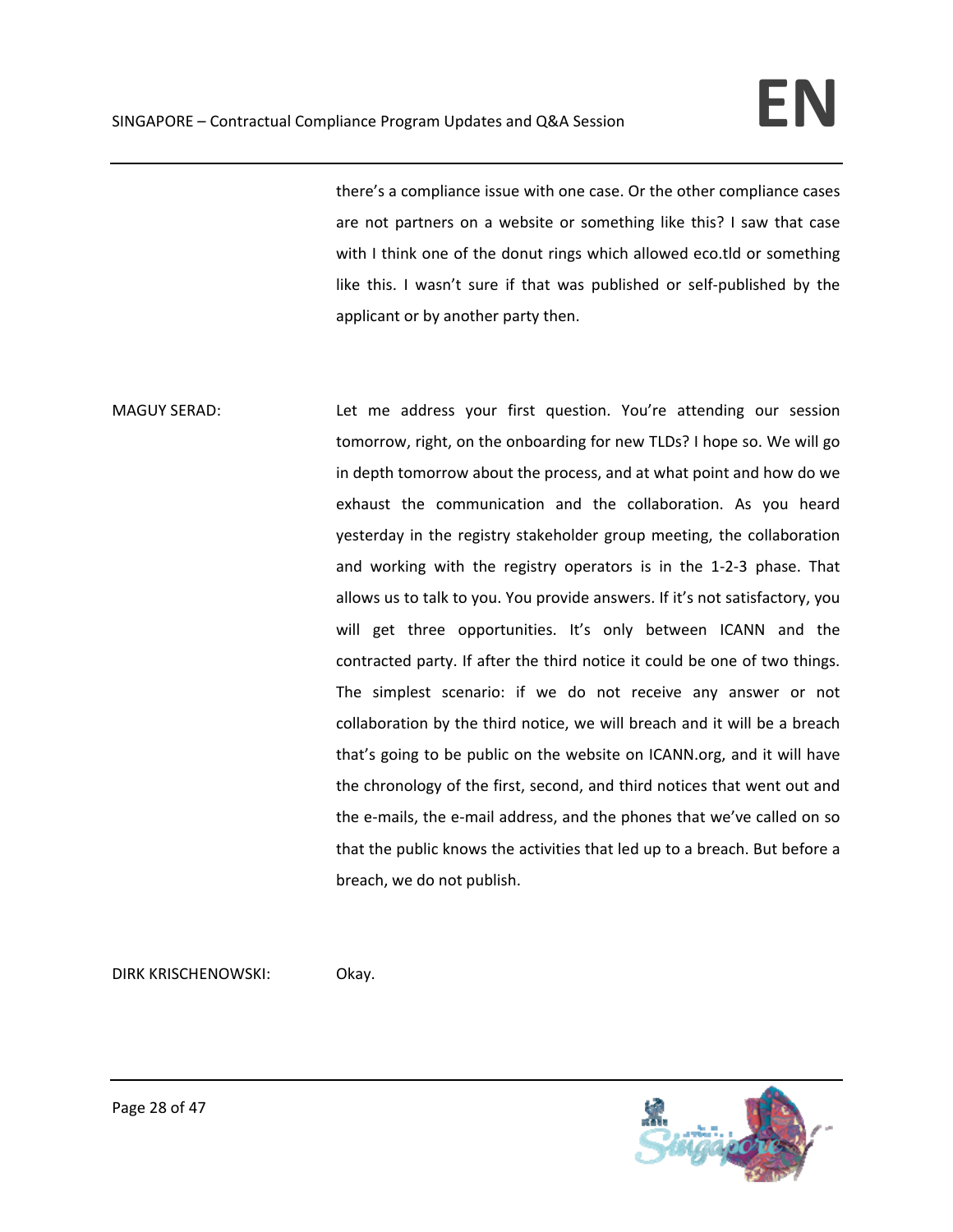| <b>MAGUY SERAD:</b> | Okay? So please join us tomorrow. We'll take that into much more              |
|---------------------|-------------------------------------------------------------------------------|
|                     | depth because in the 1-2-3 process also, the first step is an e-mail. But in  |
|                     | the second notice $-$ as we all know, e-mail is overwhelming to all of us $-$ |
|                     | the compliance team, after sending the second notice, usually waits two       |
|                     | to three days and initiates a phone call to the contracted party.             |
|                     | Registrar or registry, the process is the same. We initiate a phone call to   |
|                     | make sure that you have received the inquiry or the notice and to             |
|                     | address any questions there might be.                                         |
|                     | In the third notice, after we send the e-mail, we immediately fax and         |
|                     | initiate a phone call. So we try to exhaust every communication means         |
|                     | in reaching the contracted party before we reach a breach.                    |
|                     |                                                                               |
|                     |                                                                               |
|                     |                                                                               |
| <b>MIKE PELAGE:</b> | Hello. I apologize if this question has been answered previously. Can you     |
|                     | give us any update on where ICANN is on the RFP for the PIC panelist? I       |
|                     | know it was issued. Have those panels or those individuals been               |
|                     | selected, or is that another ICANN silo to answer that question?              |
|                     |                                                                               |
|                     |                                                                               |
| <b>MAGUY SERAD:</b> | No, no, no. We haven't updated, but I'm sorry. I have a brain                 |
|                     | overwhelm here.                                                               |
|                     |                                                                               |
|                     |                                                                               |
| <b>ROGER LIM:</b>   | Based on our understanding, the panel will be decided and contracted          |
|                     | before the ICANN 50 meeting.                                                  |

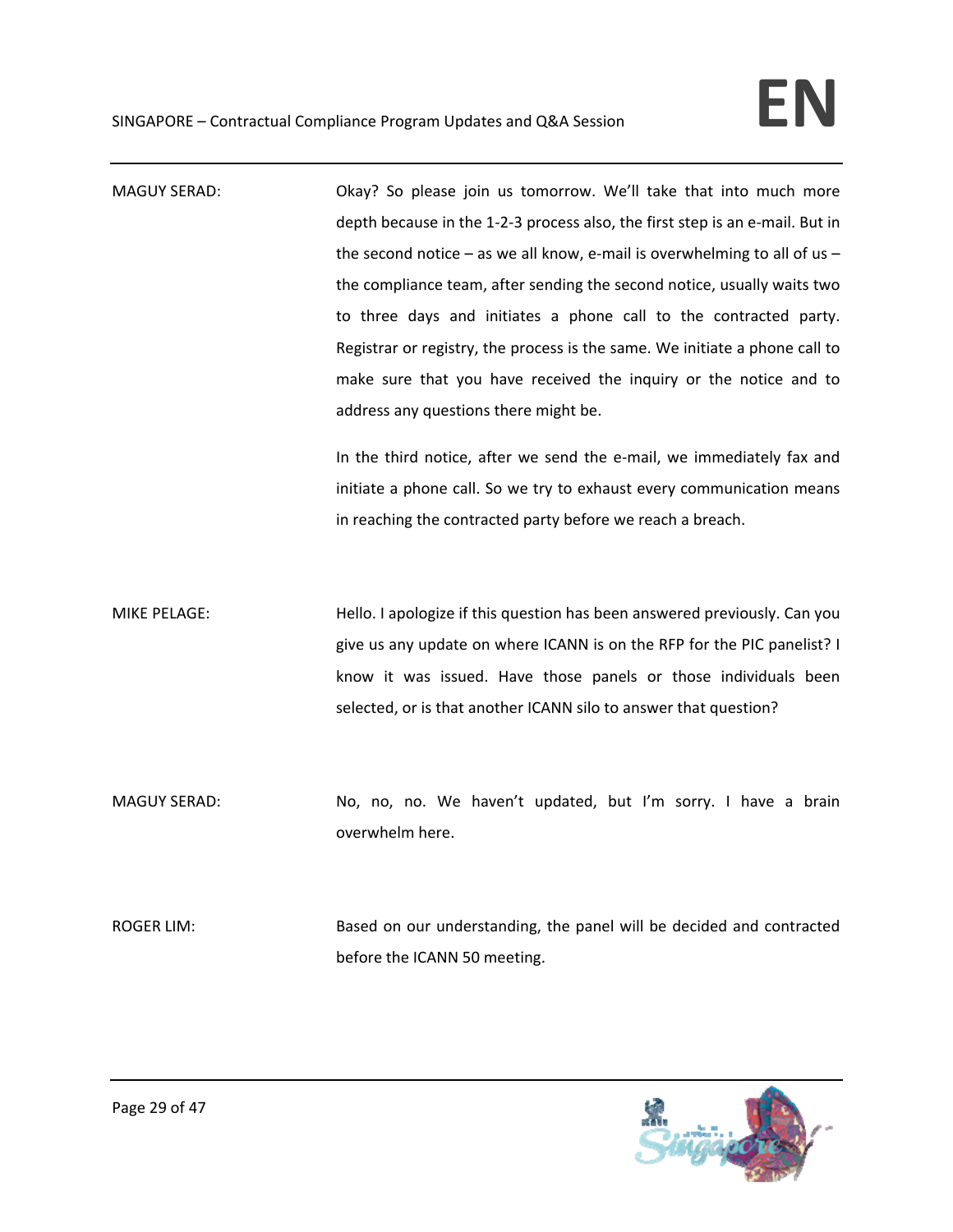| <b>MIKE PELAGE:</b>    | So when you say "panel," is it a group? How many people are we talking<br>about?                                                                                                                                                                                                                                                                                                                                                                                                                                                                                                                                                                                                                                                                                                                                                  |
|------------------------|-----------------------------------------------------------------------------------------------------------------------------------------------------------------------------------------------------------------------------------------------------------------------------------------------------------------------------------------------------------------------------------------------------------------------------------------------------------------------------------------------------------------------------------------------------------------------------------------------------------------------------------------------------------------------------------------------------------------------------------------------------------------------------------------------------------------------------------|
| <b>MAGUY SERAD:</b>    | So this effort is led by Krista Papac and the DNS engagement team. We<br>contribute to the process, but we do not lead it. If you want much<br>better fact-based answers, I would recommend asking Krista.                                                                                                                                                                                                                                                                                                                                                                                                                                                                                                                                                                                                                        |
| <b>MIKE PELAGE:</b>    | Krista. Okay, thank you.                                                                                                                                                                                                                                                                                                                                                                                                                                                                                                                                                                                                                                                                                                                                                                                                          |
| <b>MAGUY SERAD:</b>    | Please.                                                                                                                                                                                                                                                                                                                                                                                                                                                                                                                                                                                                                                                                                                                                                                                                                           |
| <b>MICHELE NEYLON:</b> | Good morning, Maguy, Owen and to all the lovely compliance people.<br>Michele Neylon, Chair of the Registrar Stakeholder Group. I wasn't<br>actually here for most of the sessions since I've been off dealing with<br>DNSSEC stuff somewhere else. With respect you your 1-2-3 system and<br>everything else, just from the registrar side $-$ and I feel very confident<br>speaking as Chair of the registrars $-$ we appreciate that you do not start<br>publishing at registrars every time you get a complaint.<br>I've heard from various quarters this week that certain groups would<br>like to make out that ICANN compliance is dysfunctional, is not doing its<br>job - all these crazy things - based on the fact that you are not<br>publishing the names and the details of every single complaint that you<br>get. |

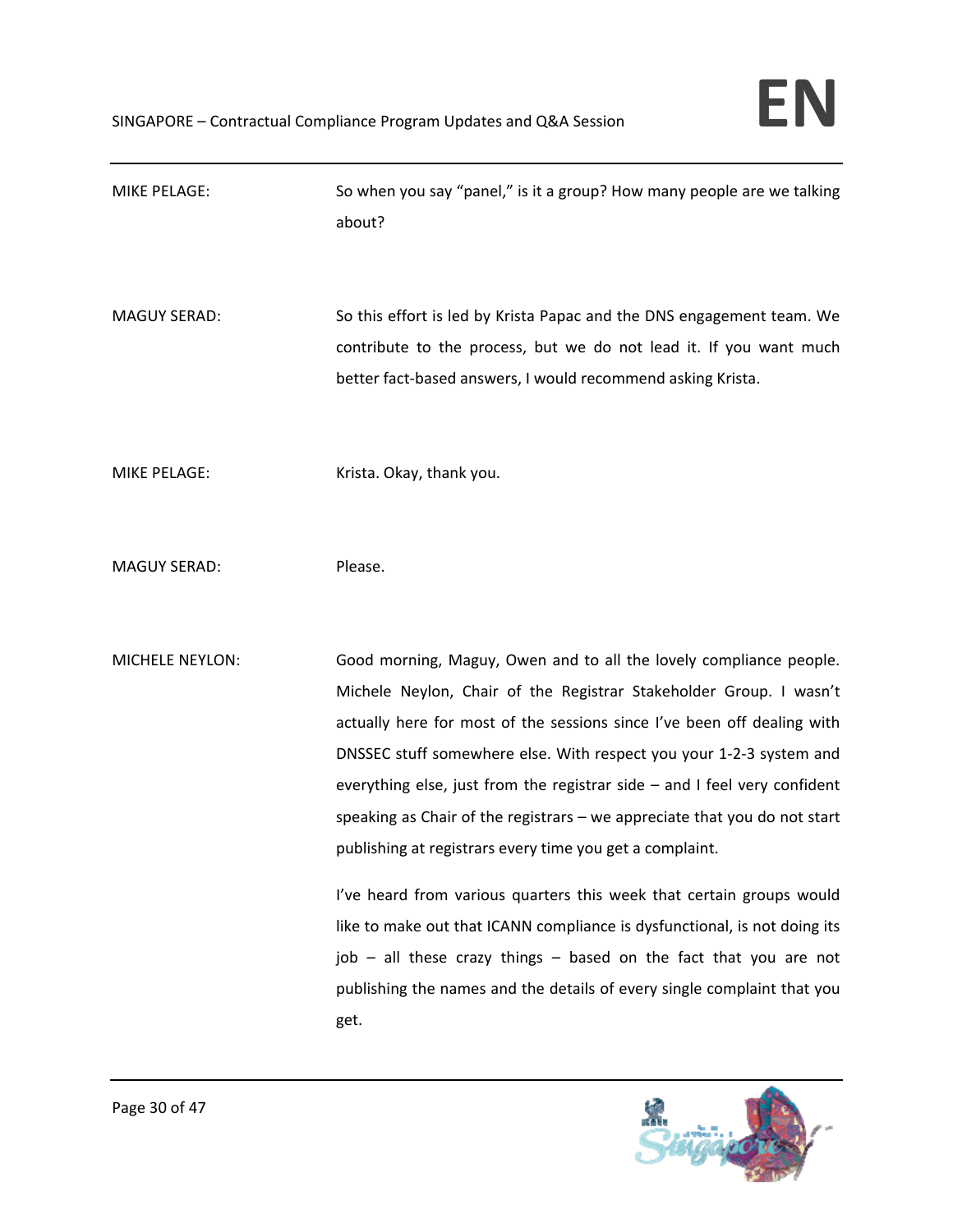I can assure you that if you did start doing that that we on the registrar side would not be particularly happy – and that's worded very mildly. I think actually the better term is we'd be furious. And then after we went through the stage of being furious, we would just start issuing legal actions against you for defamation, etc., etc., because a complaint is not the same thing as – I don't know, I'm not a lawyer – as a crime. I can be accused of doing something. That doesn't mean I actually did it.

The thing is it needs to be a collaborative effort. And sure, if we don't resolve it, then yes, you're entitled and you're meant to take action against us, and that is not an issue. But just make sure that people do understand that this kind of expectation that compliance start publishing everything is not acceptable.

And for the record, ICANN's compliance staff are super‐responsive most of time. I e-mailed them at 4:00 a.m. local time. They got back to me about 8:30 this morning. That's not bad. Thanks.

MAGUY SERAD: Thank you, Michele, for your comment. What I would like to remind everyone in the audience is that when the compliance process was put together, it's true  $-1$  think I said that at the registrar stakeholder meeting this Singapore meeting is the anniversary of my three years with ICANN in a week. When I first showed up here in Singapore three years ago, we realized what were some of the challenges ahead of us, and I engaged with every stakeholder group within the ICANN community. Everybody was anxious to help compliance, and I thank them and I reminded everyone the only help we need from each stakeholder group within the ICANN community is a clarity to your

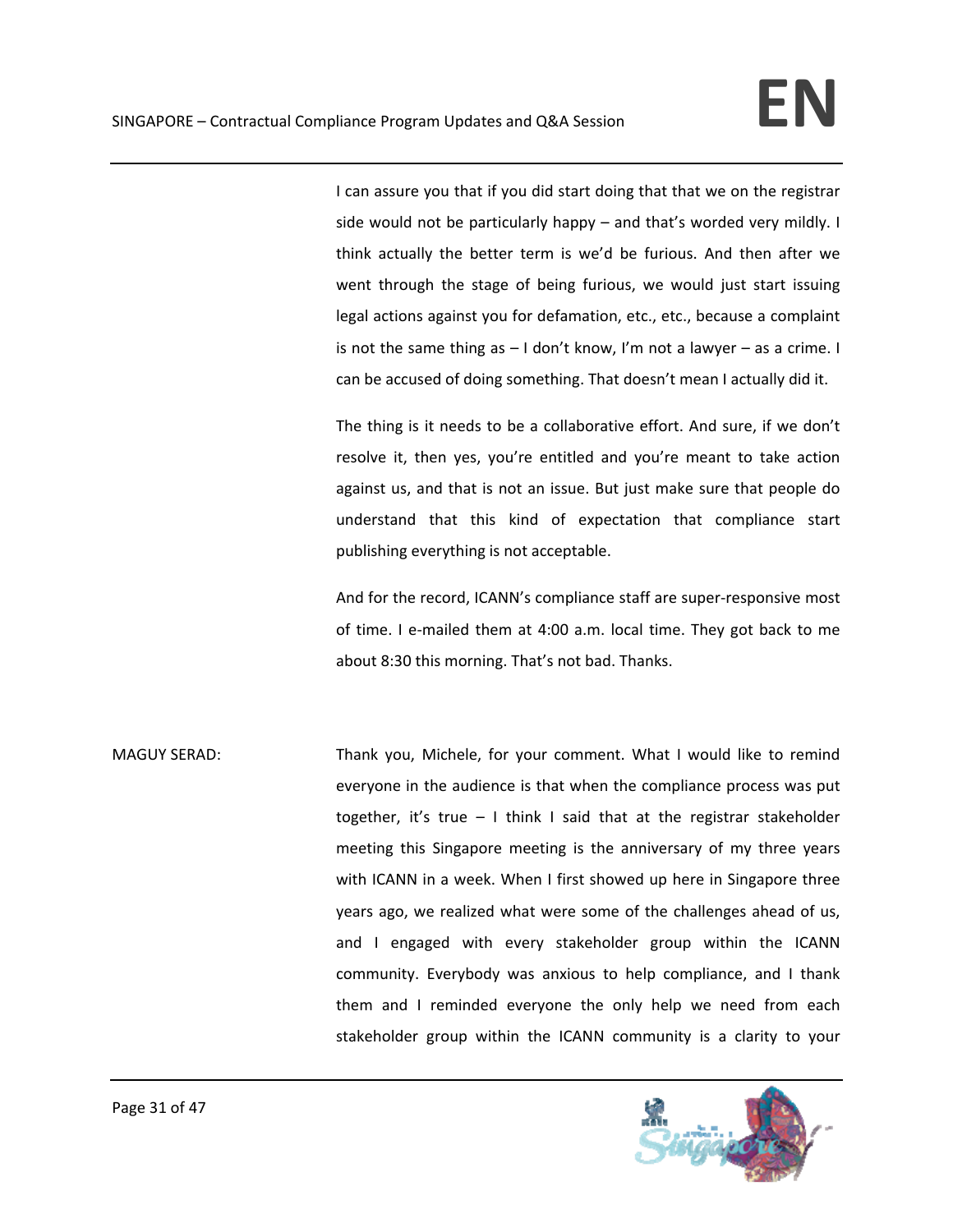expectations. What is this stakeholder group about? What are your expectations, and how can we work together? That's the best help you can provide. Go away from the Singapore meeting. The compliance team, based on the feedback and the collaboration we had, we put together a draft of a process. We in Dakar circulated the process to everybody and in Costa Rica, and we got feedback from the different groups on how the process is going to be built and how it's going to operate.

So Michele, if there is a change to the process and if there is a request to change the process, it will have to circulate to all the stakeholder groups, and we need to understand the reason and we'll bring everybody into this forum. It's not a process that we built in silo. It's a process we put for everyone.

What I want to also highlight to everybody and remind everyone, not every complaint we receive is a valid complaint. We want to be given that benefit of doubt to be able to resolve issues, but believe me, we are on top of the issues. Actually, yesterday at the registry stakeholder group meeting, I think it was Jeff Neuman who jumped. He said, "We got delegated within eight hours. You sent us a first notice." I said, "Please get on the public forum and let the world know."

Now, good or bad, the reason I'm mentioning that is we will enforce the contract and at a minimum, as I've said to all the contracted parties, when you receive an e-mail from compliance, respond. You do not respond, we will get to the next level. I have furious registrars who called me when we breached them. "You're ruining our reputation.

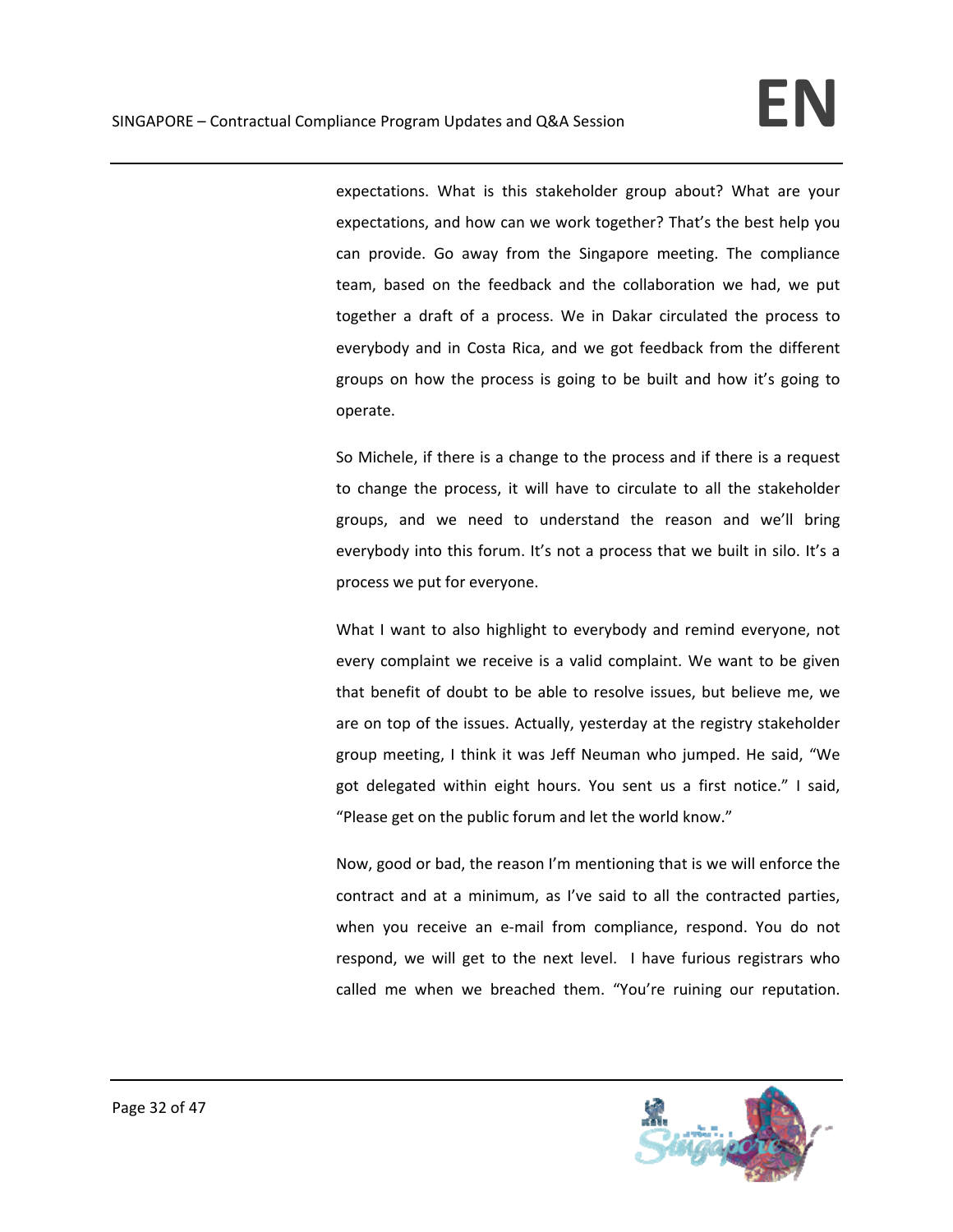Retract that breach. Remove it." And I said, "No, I will not. And I did not ruin your reputation. You did it to yourself."

We exhaust every communication channel to work with you and to give you that opportunity if there is a breach of the contract to fix it. And we're learning, especially now. We have so many new things on our plates. There are the current contract. There's the 2013 RAA. There's a New Registry Agreement. It's a learning curve, and it's going to be a ramp up for many of us, including compliance. So the process continues as it is.

Now, to the public, you want to know what happened in 1‐2‐3 process? Open the breach notice. In the breach notice, we tried to bridge that gap of where is this communication gap. In the breach notice at the bottom, after the explanation provided, you will find a chronology. In the chronology, it gives you the date of when the first notice went out to which e‐mail address and when it was due. It gives you every step of the way that led to the breach. That's a lot of information that was not available before. So we hope with that chronology we have bridged that gap.

YUNGSHENG WANG: We have a question from the chat room. Steve Metaliz's question: "Will there be any opportunity for non‐contracted parties to have input in the new gTLD registry audit program before it is presented at ICANN 50? You had said your webinars are limited to contracted parties. And thank you to the compliance staff for this detailed briefing."

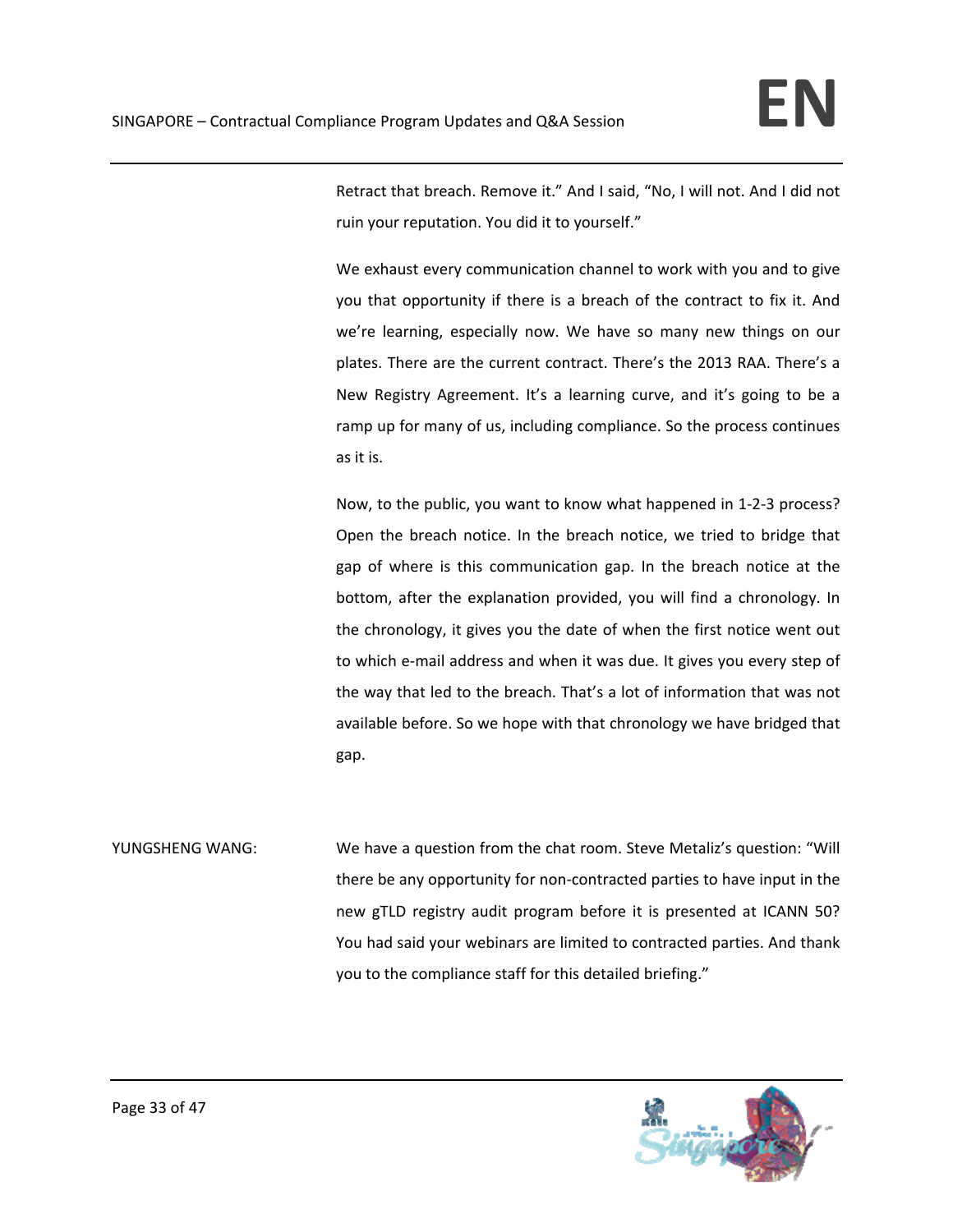MAGUY SERAD: Steve, I miss you in the audience. You can't do remote participation. We had not contemplated that, but what I would like to encourage, if you have an idea or a concern, send us an e-mail to compliance@ICANN.org. We will review it, and if it applies to the scope and the areas and we need clarification, we will reach out to you.

> Again, if you look at the function of the audit, the function of the audit is not just conducted just based on the contract. We have a very qualified subject matter expert in risk and audit. We review. We do a risk assessment/risk analysis, and we build it based on what we're hearing. And every ICANN meeting we listen very carefully to everyone and built also an audit program that strengthens and will respond to the community concerns. So everybody's been concerned. It's been a hot topic on the PIC, so we're not going to wait for that audit to be completed. We're trying to kind of proactively see what are the concerns in the PIC and how to address them.

> So Steve, the short answer: if you have something you want to share with us, please send it to the compliance e-mail. And the other short answer is, no, this is directly with the contracted party so that they understand what is the scope. We're not asking them for the scope. We're not asking the contracted party to tell us which provision they would like us to audit. No. They don't even have a choice in that.

> We're telling them, "Here's the scope we're going to audit you on. Here are the elements that we need you to be ready to provide and answer. Here is the validation and that's what it means."

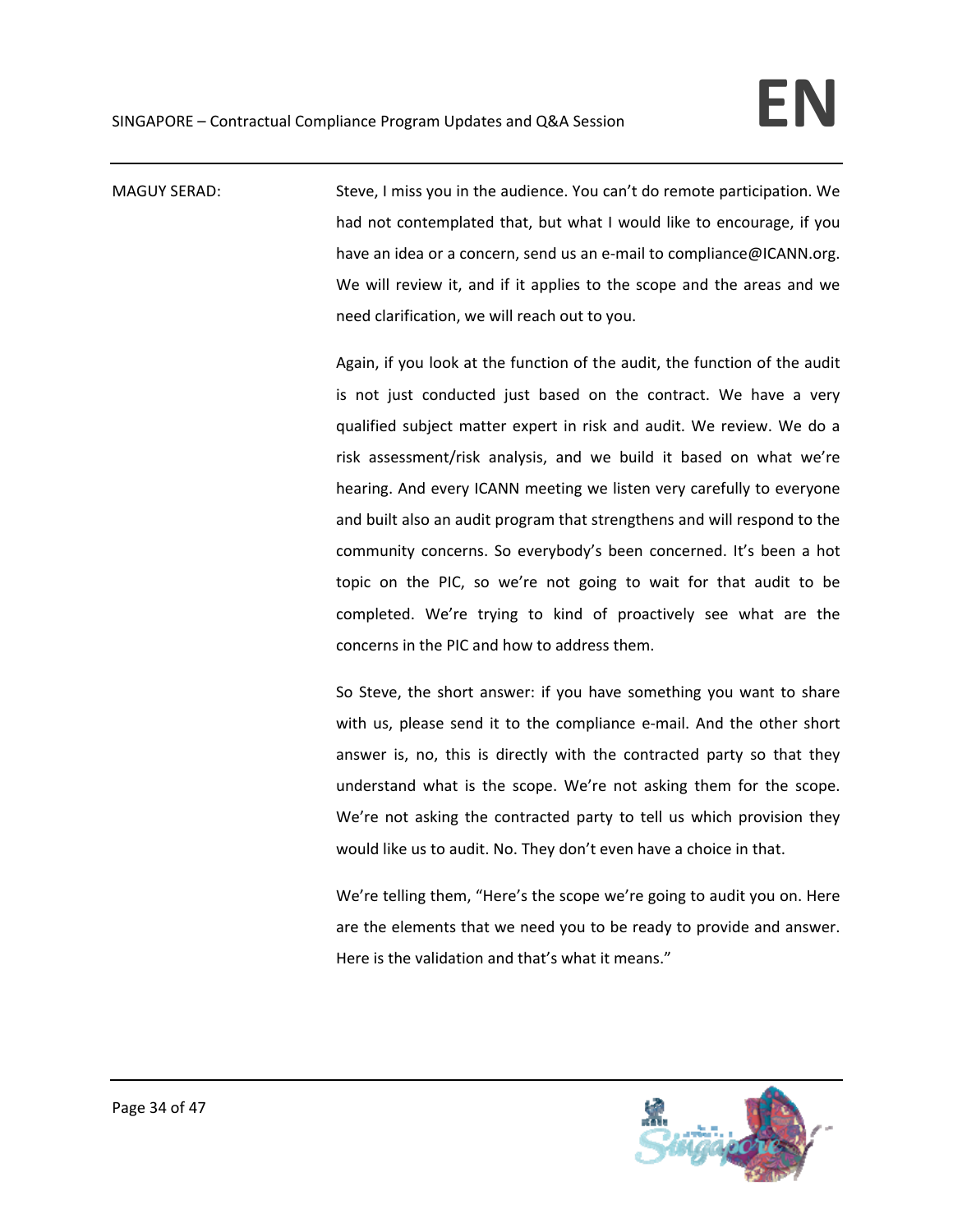This is the scope of the outreach. It's not to scope the audit scope itself. It's more to collect and inform them what's coming their way and to try to provide opportunities for clarification.

ALAN GREENBERG: Thank you. Alan Greenberg, still a member of the At-Large Advisory Committee, but in this case, speaking purely on my own behalf. This is in response or follow-on to Michele's statement. And again, speaking on my own behalf, I would strenuously object to a suggestion that all complaints be published. I think, but I haven't thought it through, I might even object to all valid complaints being published. That is, those vetted by compliance and that you then follow on with the registrar.

> On the other hand, I believe records of identification of registrars who have an abnormally large number of valid complaints, even if they are rectified once you pass it onto the registrar, but an abnormally large number of valid complaints compared to the number of total sponsored domains is something that I believe is of interest to the public. That is, registrars who have large numbers of valid complaints in respect to the number, which says they are different from the norm. That I would like to see published. Thank you.

MICHELE NEYLON: I'll just follow on. I'm glad he qualified that by saying, "In proportion to the number of domains." – no, I know you did. Alan, I totally – again, speaking as Chair of the Registrars, it is the proportion thing that is key because we as a quite small registrar, if we get one complaint, it's one complaint as of X number of domains. If you look at GoDaddy, GoDaddy

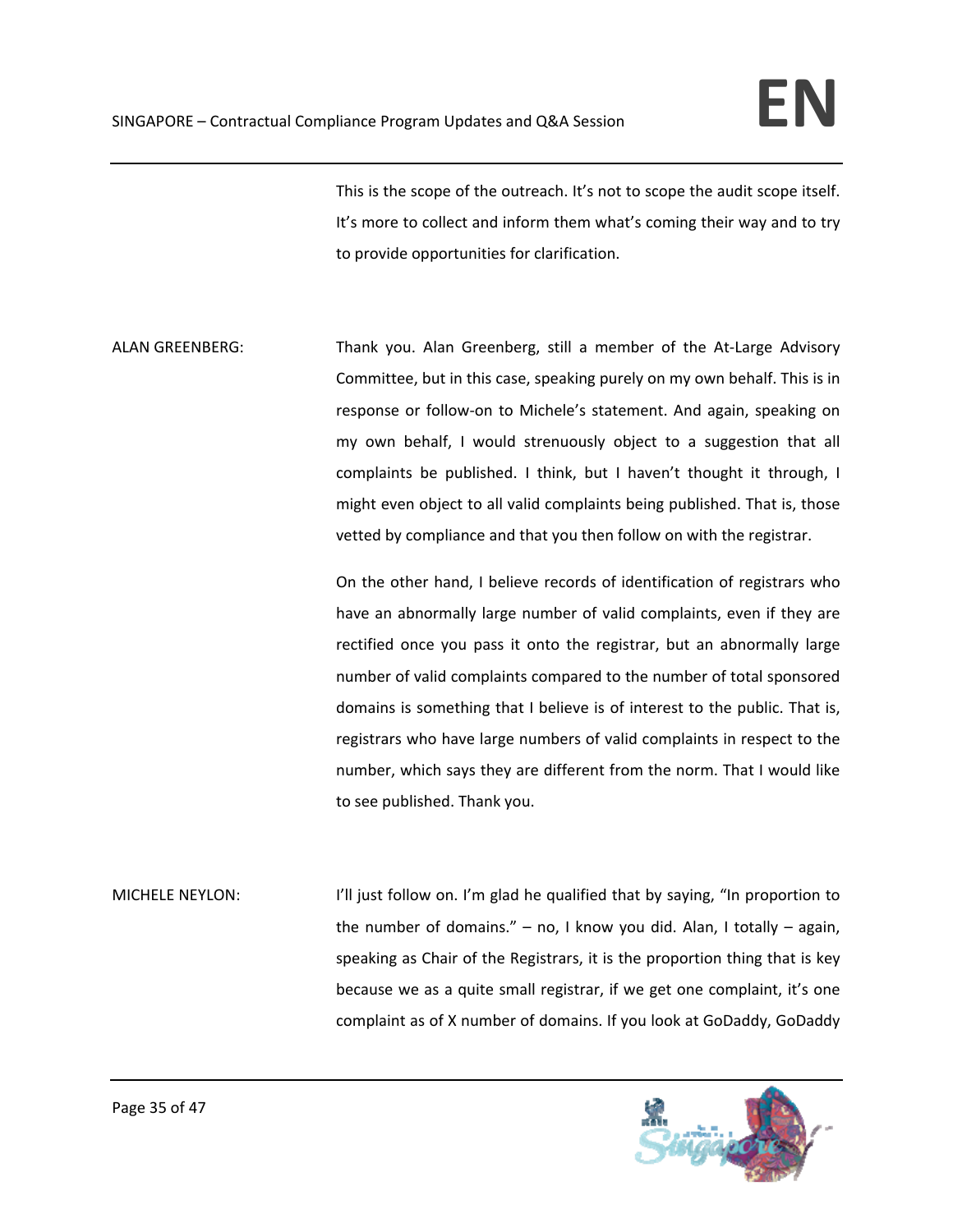have X cubed or whatever. It's a totally different set. If you look at it as a percentage, that needs to be taken into consideration.

I know from some of the data that the compliance department shared with us when we were working on IRTP Part  $B -$  which is the Inter-Registrar Transfer Policy, for those of you who don't know all the acronyms – there were some registrars at the time that had a tiny number of registrations and a stupidly large number of complaints. It was obvious, and it speaks exactly to what Alan is saying. And I think we can agree on that. Thank you.

- DIRK KRISCHENOWSKI: Again, just a question. Sometimes, we're in doubt if we are really compliant with a certain topic – let's say, cross-ownership or reserved names or specification, whatever. Should we give these questions to you or the customer support center then? Because the customer support center might not interact with you. We had the experience, but I'm not sure what to do.
- MAGUY SERAD: Thank you for asking the question. I want to assure the audience, yes, we did have it and I think again it was mentioned in the registry stakeholder meeting yesterday how the right hand was not talking to the left hand at ICANN, and I thank the audience for bringing it up.

But what I wanted to do is assure you that now we do meet and we do talk before. So if you want to submit your question to the customer, it's fine. They will know if there's a need, they will send it our way. But if you also want to submit your question to compliance@ICANN.org, we

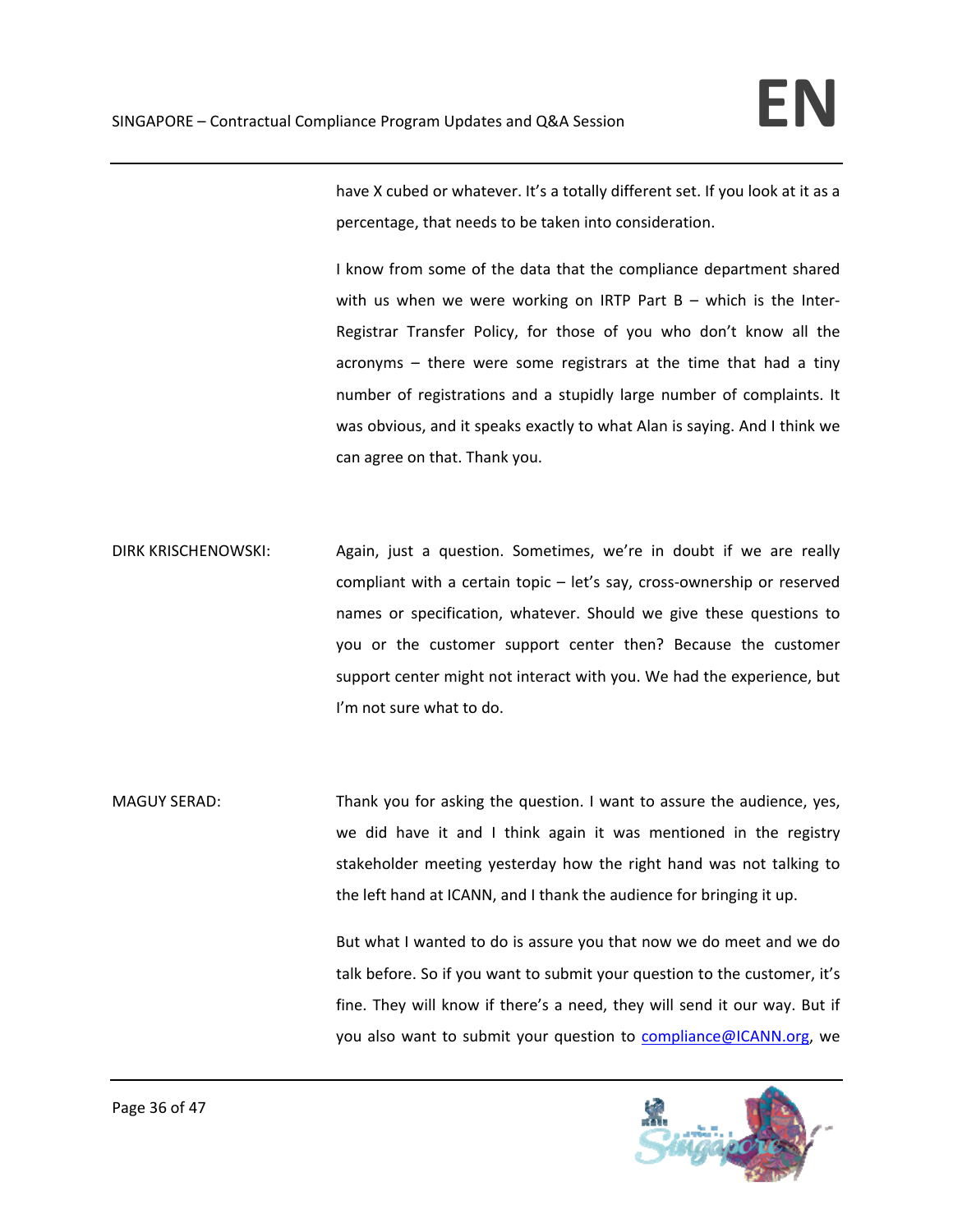will also make sure we engage with other teams members within ICANN if it's not just a compliance issue. Okay?

DIRK KRISCHENOWSKI: So if I filed the questions through the customer support, I might use the key word compliance somewhere, so then they see it might be a topic you need to answer?

MAGUY SERAD: Yes. And to validate what I just said to you, I'm not going to put Michaela on the spot, but I may – Michaela, if you don't mind standing up. Michaela is the director for the customer support desk at ICANN. She's new, so don't bombard her yet, please. Don't scare her. We're happy to have her. But we have the compliance team and Michaela working constantly and collaborating. We even work with the DNS engagement team because sometimes it might still be within that area.

> So we have to have the three areas working collaboratively to be able to provide the right answer and the right service to the ICANN community. Wherever you go, we'll answer you. That's a commitment. And let me tell you, if no one answers, send it to my direct e-mail. Is that good enough?

DIRK KRISCHENOWSKI: Okay. Yeah, it's fine. Thank you.

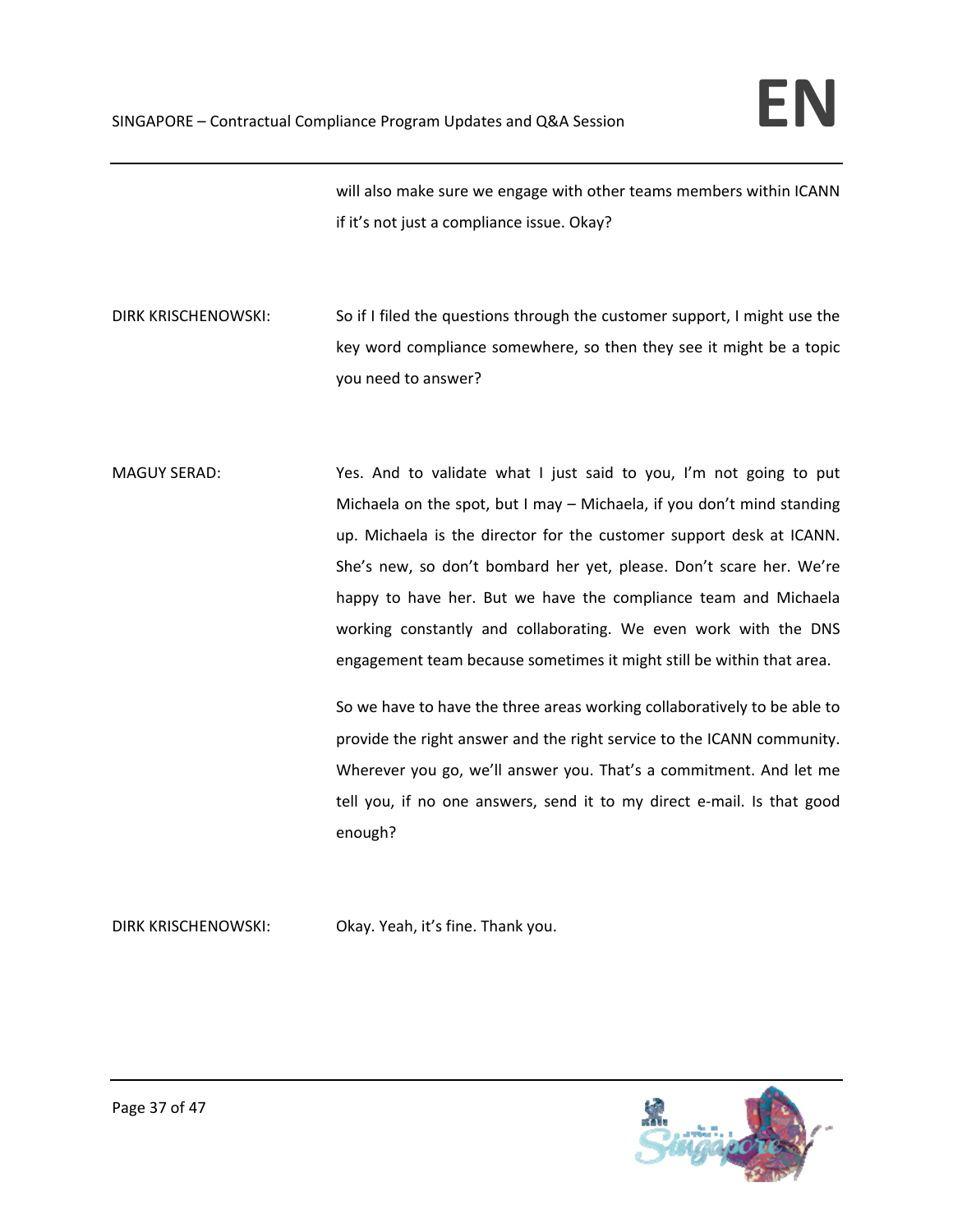- YUNGHSENG WANG: We have a question from Chris Davis at Secure Domain Foundation. Question: "Does ICANN compliance have a plan to deal with large volumes of complaints in the future? We analyzed around 150,000 distinct malware samples per day, and around 90% of those malware samples are using domain names for their command and control infrastructure. To my understanding, under the 2013 RAA, there is a requirement for registrars to respond to abuse to stay compliant. I'm wondering if ICANN has a plan to deal with, say, 2000‐3000 per day. We have no intention of flooding ICANN with complaints, but others might."
- MAGUY SERAD: Chris, thank you for your question. I want to ask you, were you at the ALAC session on Sunday? Alan Greenberg presented an opportunity for what we call a general bigger issue of a concern. So to answer your question – is ICANN prepared to receive a volume of complaints? – I don't know how to answer that. We're here. We're ready, and if we need to augment staff or change something, we will address that.

But if it's something of what I call more of a pattern or an issue that you know at a TLD level or within a registrar, you can send an e‐mail and say, for example, "At this level we're seeing a lot of problems in this area," but you need to provide us some facts so that when we go to the contracted party, they can work with us in addressing that challenge.

OWEN SMIGELSKI: If I could just add to that something. Chris, your questions says the 2013 RAA has registrars must respond to abuse to stay compliant. You do need to follow up with that registrar first with that abuse report, and if

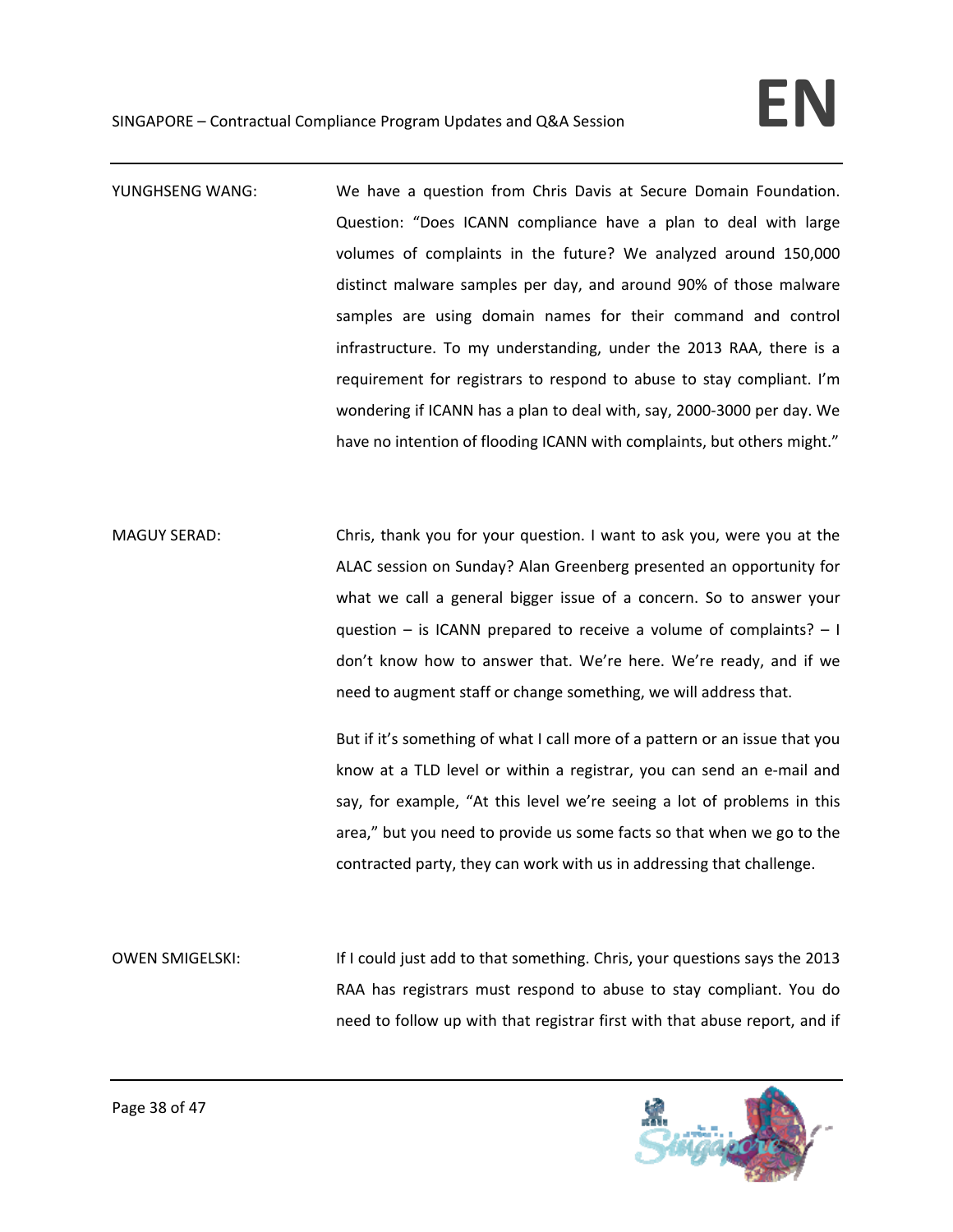they do not take the appropriate steps to respond or correct, then it can be a compliant with ICANN. But that's one thing we're doing to look for in those abuse reports that are submitted. Was the registrar contacted? If not, we'll require the reporter to contact the registrar first, and then if no action is taken, then it can be a complaint with ICANN.

MICHELE NEYLON: Again, I'm just responding actually to Chris. I'm also on the board of the Secure Domain Foundation. The first thing I think that people need to be reminded is that there are three contracts for registrars in the wild at the moment. The number of registrars in the 2001 RAA is obviously dropping all the time and will eventually hit zero fairly quickly – sorry, how many?

OWEN SMIGELSKI: There's one left right now.

MICHELE NEYLON: Okay. There's one left. Okay. That's actually a useful statistic. Thanks, Owen. So there's one registrar left on the 2001. There's a load of us on the 2009, and there's a growing number on the 2013. This abuse thing is specific to the 2013. It doesn't exist on the 2009. So Chris can follow up with me directly because he obviously has my contact information. Let's see if we can work it through, but please remember that the obligations are specific to the version of the contract, and just because you would like to see something there or something being an obligation doesn't make it so. Thanks.

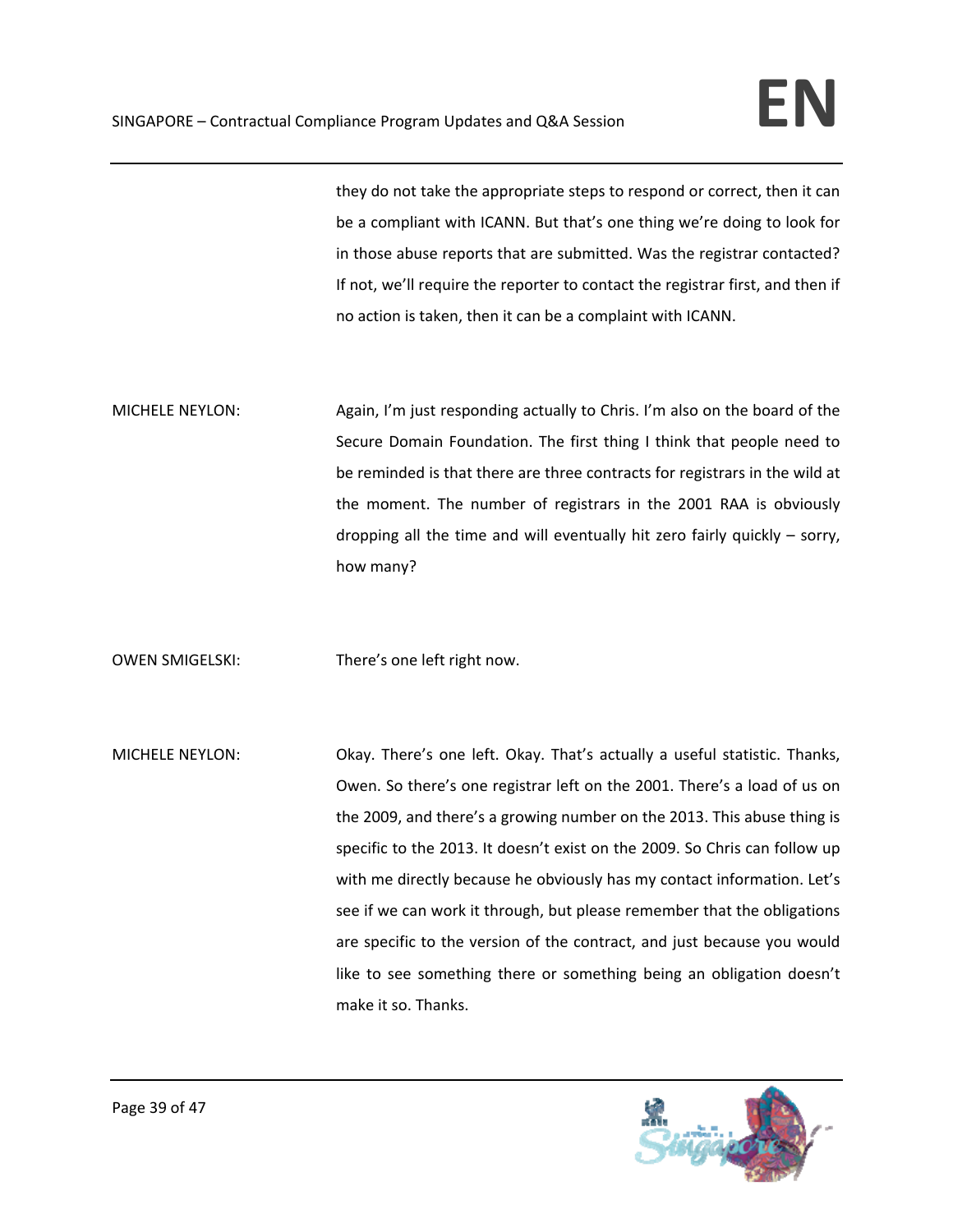UNIDENTIFIED MALE: Hello, [inaudible] Registrar speaking. Just a piece of advice for people trying to contract the registrar with abuse complaints, sending us a list with domain names that say, "These domain names are used for X. Please do something about that," doesn't usually help. It's not sufficient for us to investigate the issue. We need hard, clean facts to make it obvious that this violation is going on. Show us the violation in detail.

> The clearer you can make it per domain name individually, the faster we can act and the better we can do something about the problem. Not everyone on the abuse team is trained for every kind of abuse, so when you, for example, have a botnet command and control center, show us. Show the evidence and we'll take care of it.

VOLKER GREIMANN: Thank you for that, and that is also something that we look for in those complaints to see whether that additional information was provided. Just stating, "Domain X is doing something bad," is not sufficient enough for an abuse report. The registrar does need some more information.

MICHELE NEYLON: Just adding to that, from our perspective – and this is speaking both as a registrar and as a hosting advisor – the staff that manage our abuse desk, they deal with a varying volume of tickets. Some days it could be one ticket. Other days it could be 200 tickets. What they need is – and I'm saying this to everybody in the room, everybody remotely – please, put the key information at the top of the report. Don't make us read through two pages of legal mumbo‐jumbo. I don't care who your client

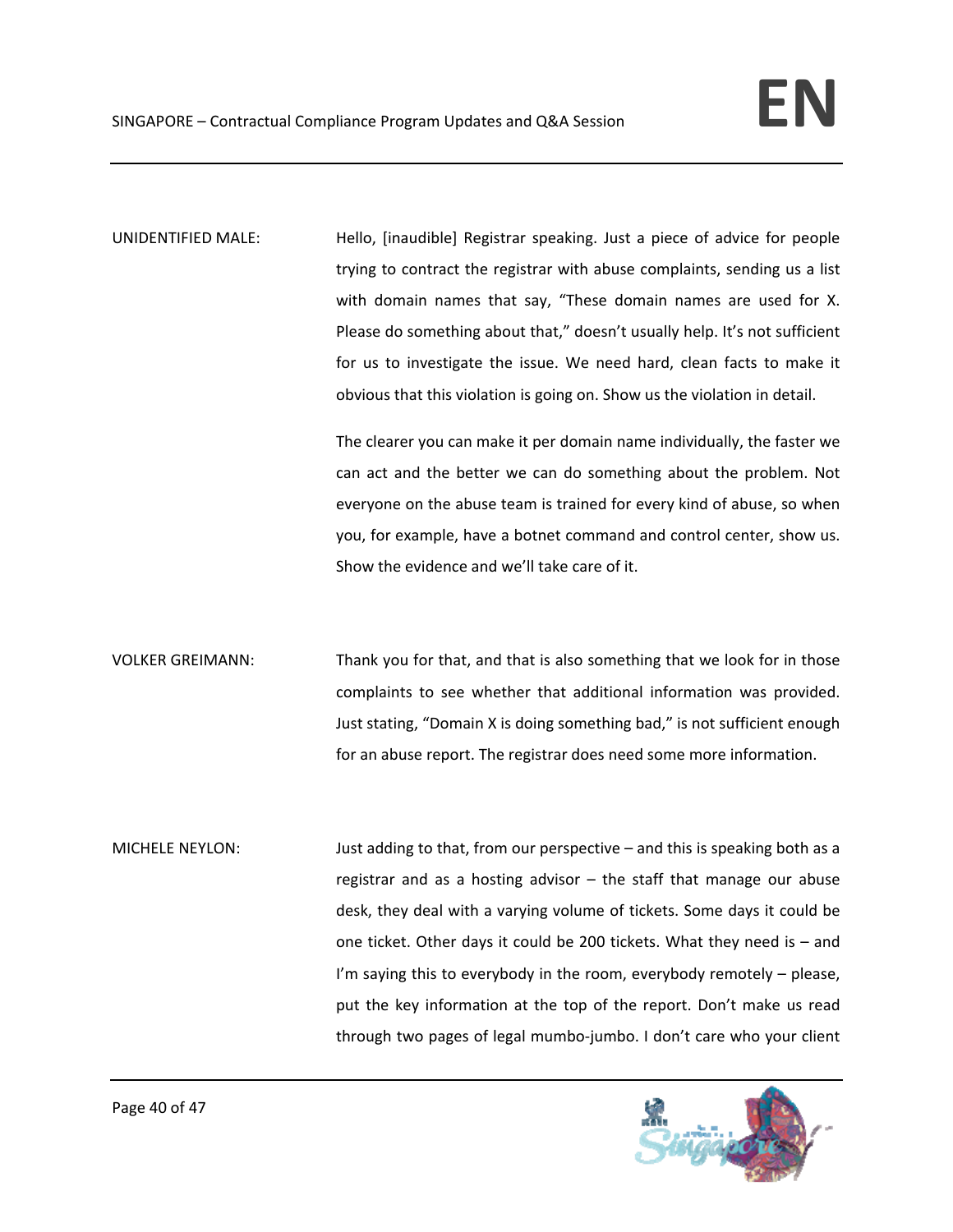is. I don't care how many trademarks they have. All I want to know is the domain, the URL and the type of abusive. The other stuff? Add it afterwards, please. Don't put it at the top. Put the key bit at the top.

Kristina Rosette wants to say something now because I've obviously upset her. So I'd cede to Kristina.

KRISTINA ROSETTE: [inaudible]

JAMES BLADEL: Hi. James Bladel from GoDaddy. Just wanted to address a specific question that was raised from the remote. I'm sorry I missed the name, but it was the remote participant. One of the changes that was involved in the 2013 RAA is registrars are now required to list their abuse point of contact in WHOIS output, and registrars who have signed on to that have modified their WHOIS output to contain that abuse. What we've found is that the volume of complaints submitted through those channels has skyrocketed. And I'm not talking up 20%. Hundreds of percentages – double or triple the number of complaints being received.

> And complaints vary from, "I found a botnet command and control or a malware distribution point," to, "I hate your advertising," or, "Please give me a job." So everyone has a very wide and varied definition of what constitutes an abuse complaint.

> I can tell you that the result is the number of complaints submitted has skyrocketed. The response time has gone up linearly, as you might

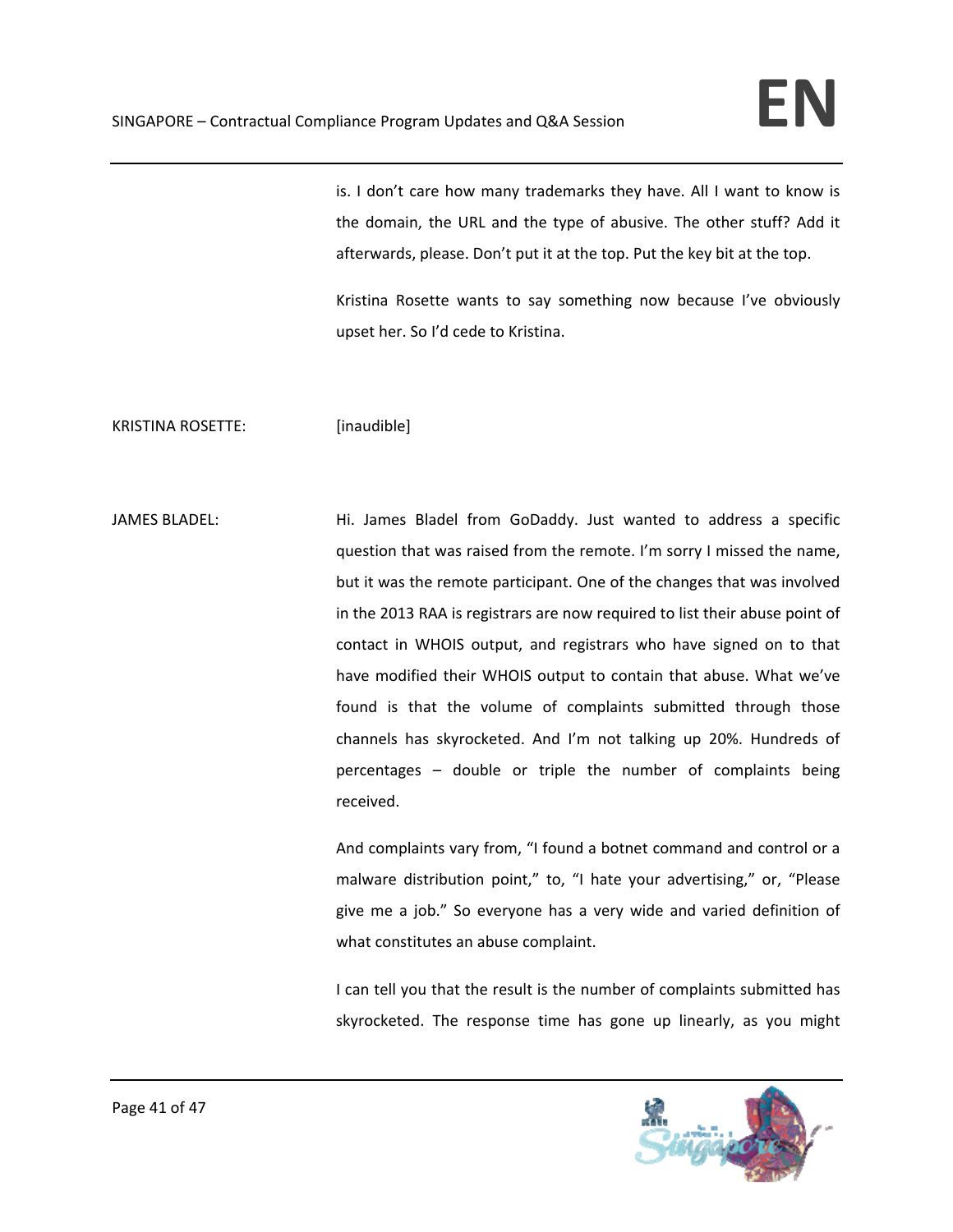expect. Where we might have previously responded to complaints in a matter of a couple of days, now we're seeing that it's not unusual that five to ten business days is more likely, and this is a direct result of us trying to help ICANN. Attempting to help us by posting that abuse in the WHOIS contact has actually had the opposite effect and made that a polluted channel for abuse reports.

So, just an observation, and I know that other registrars have shared this as well.

KRISTINA ROSETTE: Kristina Rosette, ICP, speaking on my personal capacity. I get it, in terms of what Volker and Michele said about abuse reports. Here's my ask. I think it would be extraordinarily helpful, whether it would be compliance working with the registrar stakeholder group, registrar stakeholder group working internally to kind of come to an internal agreement as to, "From our perspective as registrars, here is kind of a standard format of what we would love to see. And at a minimum, here are the standard requirements we need."

> If that gets done, I will promise you that we will distribute it to our list and to all of our members and to ask all of our organizational members, which in turn have tens of thousands of members, "Here's what you need to be using if you're going to use this channel." Because I get it. If I know what you need, that's going to make my job easier. It's going to make everybody's job easier, and less time is going to be wasted. So that's my ask. Thanks.

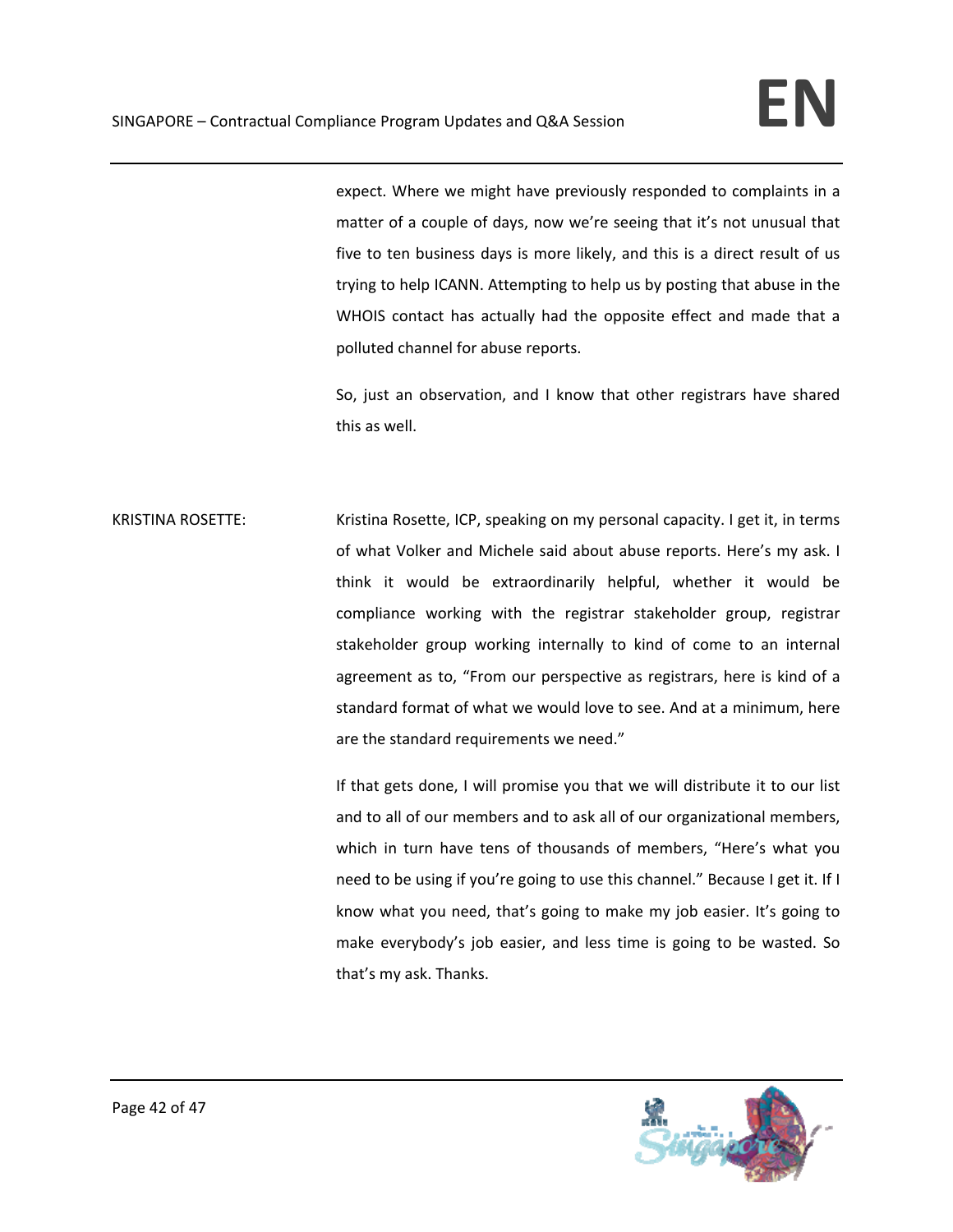- ALEX DEACON: Hi. I'm Alex Deacon. I just want to second that. I think that would be very helpful if we could come up with some best practices or a template of the minimum set of information that would be required to submit these and that you would even think over time if it makes sense we could XML-ize these things and automate them and the like. So I just wanted to agree with Kristina, and I'm happy to assist and volunteer if that does happen.
- MICHELE NEYLON: Michele Neylon again, putting on a different hat. Within the APWG, there has been some work on this. I think there might have been something in MAAWG, as well, the Messaging Anti‐Abuse Working Group. I don't know if Norm might know anything. Norm? I'm calling on Norm Ritchie, who, whichever hat he's wearing, he might be able to speak to this.
- NORM RITCHIE: It's Norm Ritchie, also from the Secure Domain Foundation. We are trying to develop a specification with the registrars and the cyber security community on what would be required of various types of requests. The APWG is doing the same thing, and we're going to team up with them so there is hopefully just one. So we really invite any registrars to look at the APWG and go to the Secure Domain Foundation – it's posted right there – and supply some feedback on what will work.

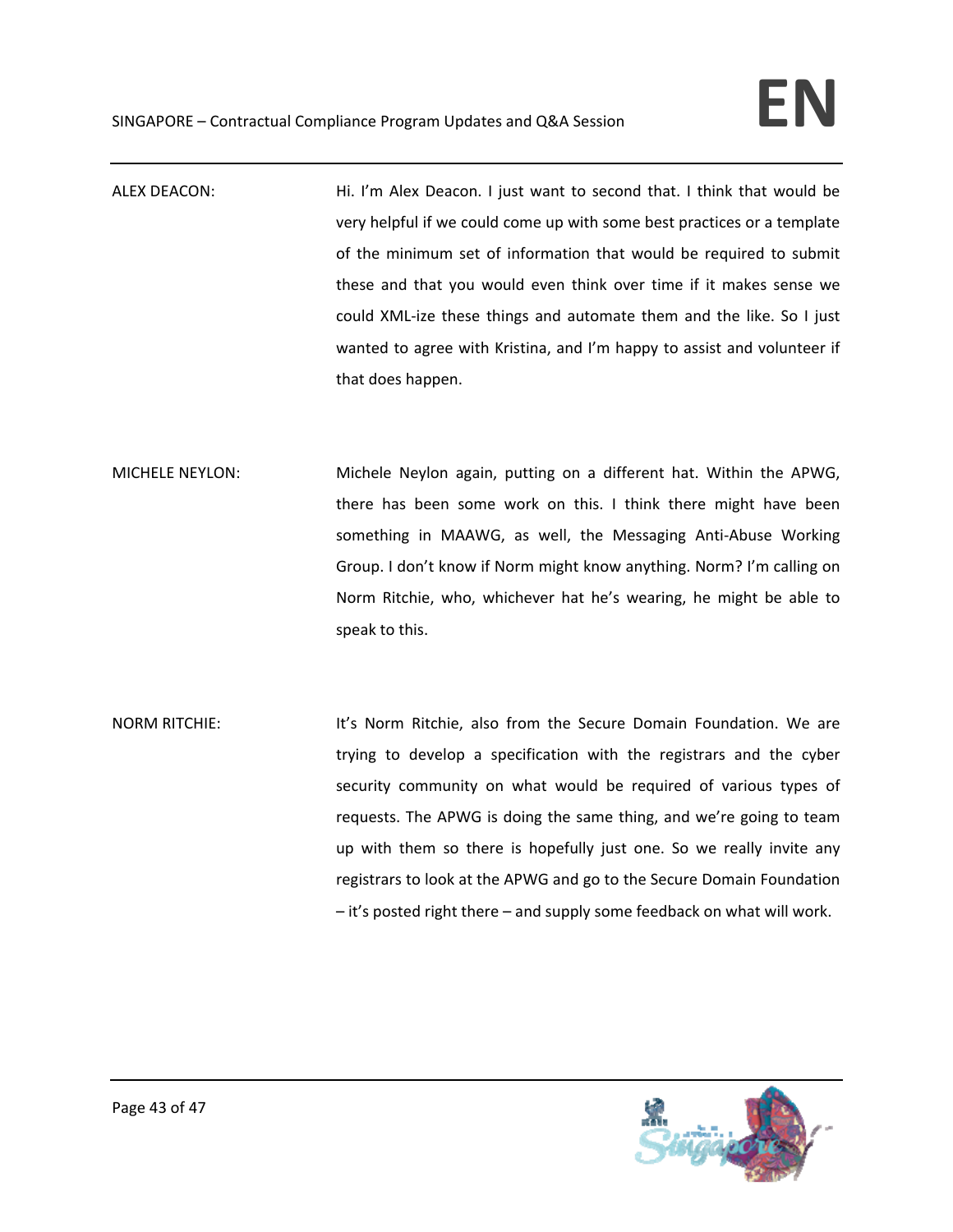| <b>MICHELE NEYLON:</b> | And just my last thing, if we can work this out on our side, then we're<br>more than happy to share that with [Christine] and whoever else wants<br>to send us valid complaints. Thank you.                                                                                                                                                                                                                                                                   |
|------------------------|---------------------------------------------------------------------------------------------------------------------------------------------------------------------------------------------------------------------------------------------------------------------------------------------------------------------------------------------------------------------------------------------------------------------------------------------------------------|
| <b>MAGUY SERAD:</b>    | Any questions in the queue? No. Any questions in the audience? This is<br>a helpful session. There's my cheerleader on the [inaudible]                                                                                                                                                                                                                                                                                                                        |
| YUNGSHENG WANG:        | Oh, Maguy, we did have one question, actually. Sorry. Where can the<br>PowerPoint presentation be downloaded?                                                                                                                                                                                                                                                                                                                                                 |
| <b>MAGUY SERAD:</b>    | Yes. All of the compliance presentations this week will be uploaded to<br>ICANN.org. If you go to the compliance under resources, there's a<br>compliance webpage: outreach. So under the outreach section<br>compliance webpage, we will commit to uploading all of those no later<br>than end of next week.                                                                                                                                                 |
| <b>JEREMY ABLES:</b>   | Sorry for waiting until the last minute. Jeremy Ables from IRR Registry<br>Services. I just got a question. I'm a little interested in the data escrow<br>complaints. I'm not sure complaints is the right term, but can you give<br>me some context as to what a data escrow failure or complaint might<br>be? I'm assuming it's an upload failure or the content is incorrect or<br>something like that. I'm just curious as to what that might be, please. |

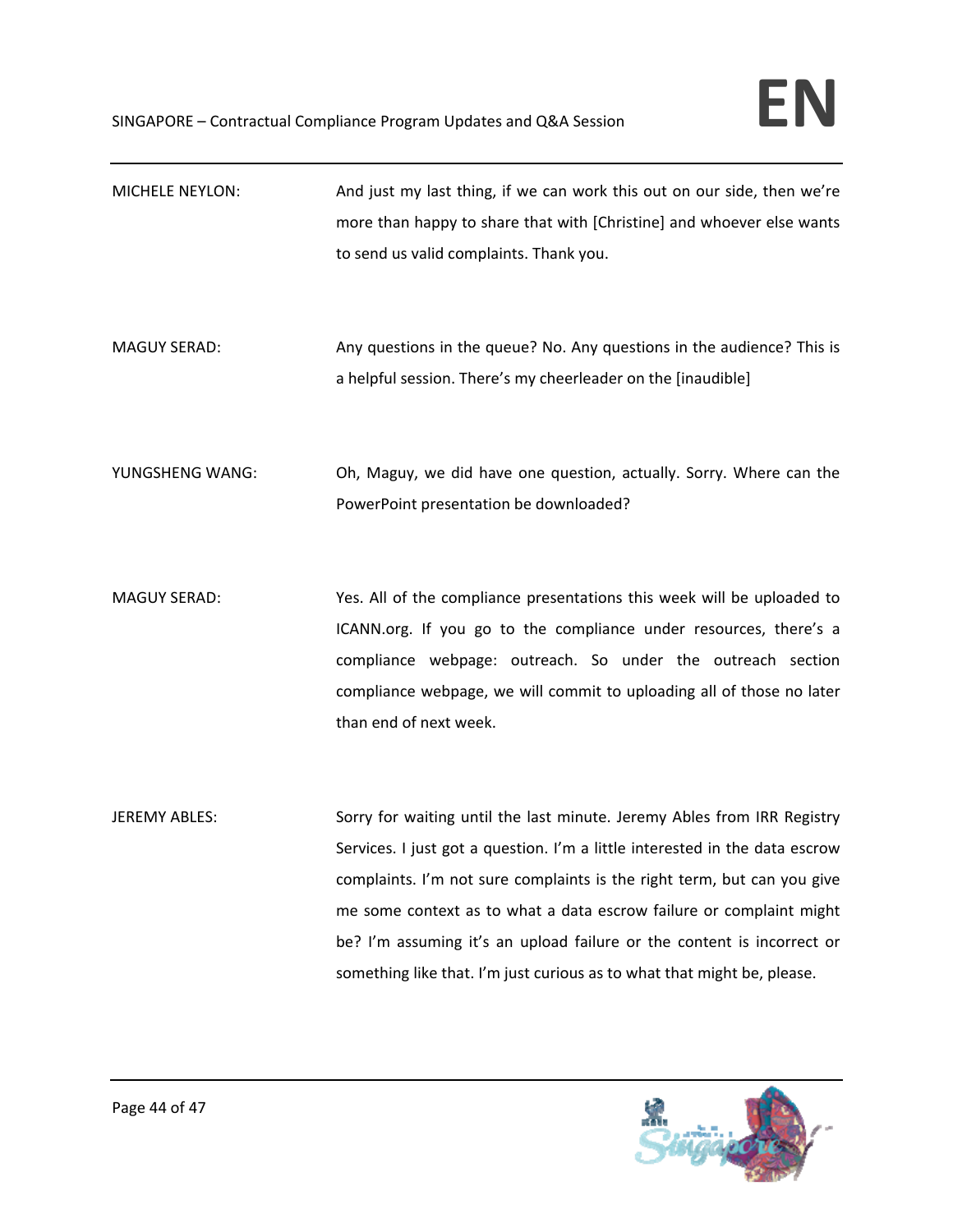

| <b>SUMI LEE:</b>     | I'm sorry, did you say data escrow for registries?                                                                                                                                                                                                                                                                                                                         |
|----------------------|----------------------------------------------------------------------------------------------------------------------------------------------------------------------------------------------------------------------------------------------------------------------------------------------------------------------------------------------------------------------------|
| <b>JEREMY ABLES:</b> | Registries, yes. Correct.                                                                                                                                                                                                                                                                                                                                                  |
| <b>SUMI LEE:</b>     | Yes. Again, as I said earlier to Statton, I think there were technical<br>issues. Most of them were related to the failure to upload. So they were<br>technical-related, not the actual data-related. And the notifications.<br>Those were the two main areas.                                                                                                             |
| <b>JEREMY ABLES:</b> | Let me just follow up on that a little bit. Is there a methodology by<br>which if compliance see a number of complaints or failures that are<br>consistently happening, will that be communicated to registry operators<br>so they can effectively self-regulate or get in front of the problem?                                                                           |
| <b>SUMI LEE:</b>     | Well, as with any of the complaint types that compliance handles, we<br>are always contacting our contracted parties, so yes, if there's an issue,<br>we would contract the registry operator with the notice, alerting them<br>to the specific issues, whether it's failure to receive the report or if<br>there's a substantive issue. We do address that in our notice. |
| <b>JEREMY ABLES:</b> | I'm more speaking more broadly for the community, I guess though. If<br>let's say another registry operator or another backend service provider<br>is filing in one area or has constant and it happens more than once or                                                                                                                                                  |

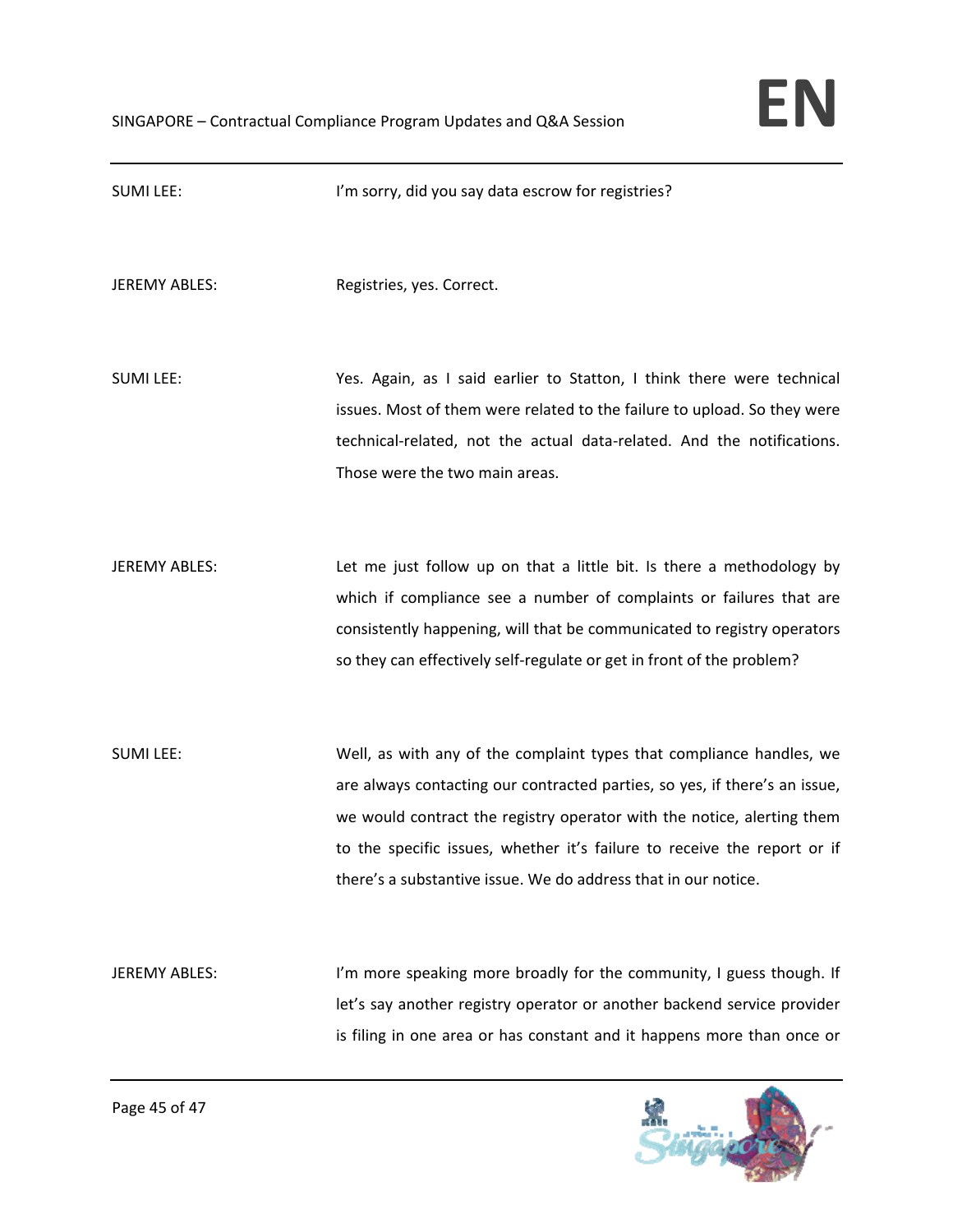it's a number of back ends doing the same thing, I'm just thinking it'd be useful to share that information so that everyone can see that – I guess there's probably IP that is potentially breached – but to get in front of the problem so that there is no continual breach of this compliance issue.

SUMI LEE: Sure. Actually, that's exactly what the lessons learned and we're going to go into more details in our session tomorrow, but that is where we provide to the community, to the registry operators our contracted parties. As to the bigger, broader picture of the issues we've seen, the areas we can work with the contracted parties to improve.

JEREMY ABLES: Great. Thanks.

SUMI LEE: SUMI LEE:

MAGUY SERAD: Any other questions? Feedback?

I want to thank each and every one of you guys for coming to our session. Like I said, this session is open for everyone. As you heard, we have registries. We have registrars. We have IPC. We have ALAC, and we have everybody else here.

The idea is for us to not just report back to you and be transparent, but also to engage in a dialogue so that we can have an appreciation to the